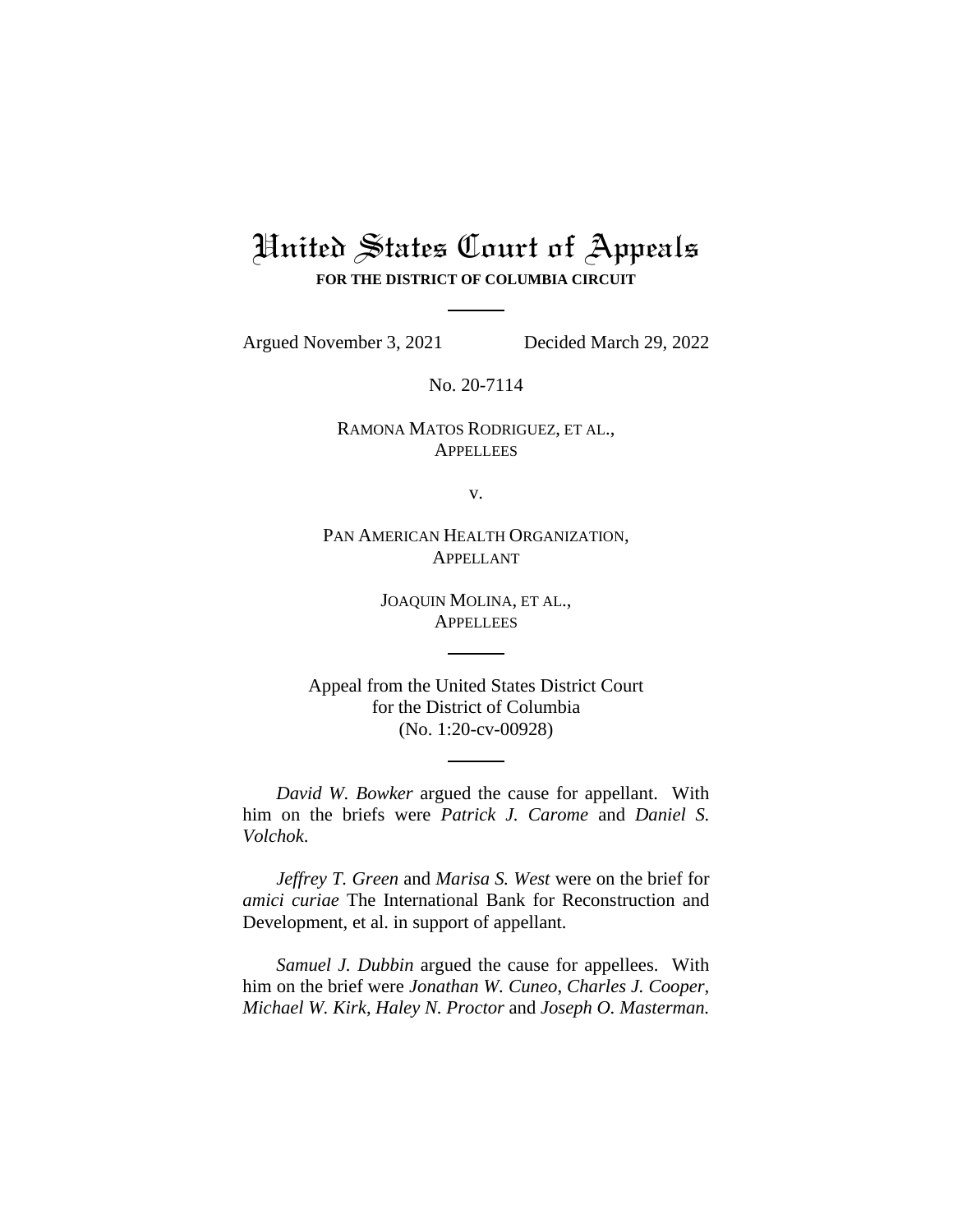*Martina E. Vandenberg* and *Stuart A. Raphael* were on the brief for *amicus curiae* Human Trafficking Legal Center in support of appellees. *Elbert Lin* entered an appearance.

*Agnieszka M. Fryszman* was on the brief for *amici curiae*  Senator Robert Menendez, et al. in support of appellees.

*Lewis Yelin*, Attorney, U.S. Department of Justice, argued the cause for *amicus curiae* The United States in support of neither party. With him on the brief were *Brian M. Boynton*, Acting Assistant Attorney General, and *Sharon Swingle*, Attorney.

Before: HENDERSON, TATEL and PILLARD, *Circuit Judges*.

Opinion for the Court filed by *Circuit Judge* HENDERSON.

KAREN LECRAFT HENDERSON, *Circuit Judge*: A group of Cuban physicians (physicians) sued the Pan American Health Organization (PAHO) for its role in facilitating Brazil's *Mais Médicos* (translated, "More Doctors") program, under which Brazil hired foreign physicians to augment its medical services provided to impoverished Brazilians. Cuba supplied physicians to the program, allegedly without their consent and in violation of human trafficking laws. The physicians sued PAHO for, *inter alia*, acting as a financial intermediary between Brazil and Cuba. PAHO moved to dismiss the suit, asserting immunity under both the International Organizations Immunities Act (IOIA), 22 U.S.C. § 288, and the World Health Organization (WHO) Constitution, *Constitution Adopted by the United States of America and Other Governments Respecting a World Health Organization*, June 21, 1948, 62 Stat. 2679, T.I.A.S. No. 1808. The district court denied dismissal of the claim that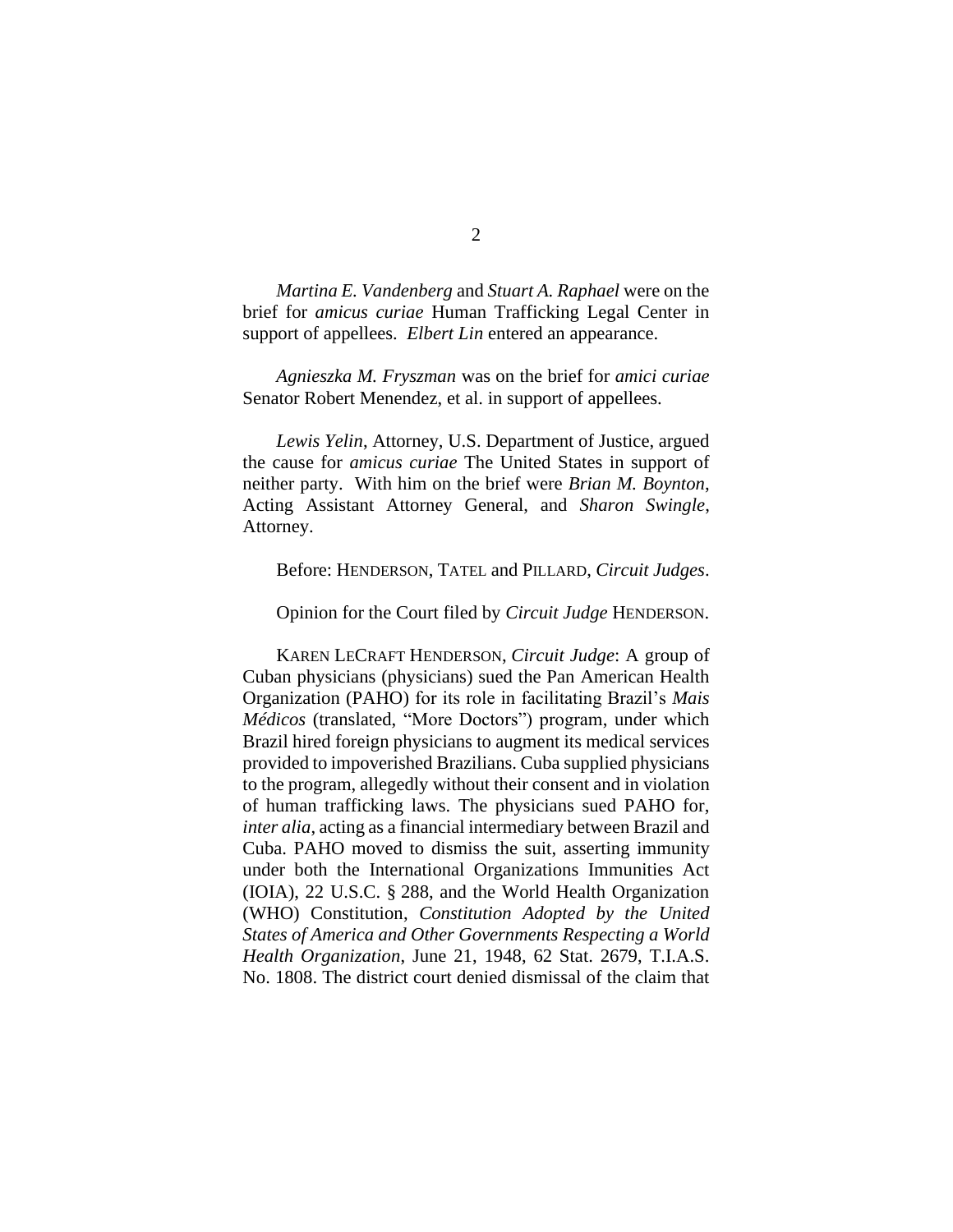PAHO acted as a financial intermediary and PAHO appeals therefrom. As detailed *infra*, we affirm.

# I. BACKGROUND

On review of a dismissal denial, "we must accept as true all material allegations of the complaint, drawing all reasonable inferences from those allegations in plaintiffs' favor, and presuming that general allegations embrace those specific facts that are necessary to support the claim." *LaRoque v. Holder*, 650 F.3d 777, 785 (D.C. Cir. 2011) (cleaned up). We recite the facts accordingly.

In 2012, Brazilian and Cuban officials discussed Cuba's "export[ing]" medical services to Brazil. *Rodriguez v. Pan Am. Health Org.*, 502 F. Supp. 3d 200, 208 (D.D.C. 2020). According to the United States Department of State, Cuba relies on "medical missions" as a significant source of income and recruits physicians under the threat of "harsh social, economic, political[,] personal, reputational, and legal repercussions." *Id.* Cuba proposed sending six thousand internal medicine specialists to Brazil. *Id.* Brazilian officials did not want to enter into an "intergovernmental agreement," which required approval of the Brazilian Congress and thus could "generate controversy." *Id.* To avoid intergovernmental agreement, Brazilian officials proposed using PAHO as an intermediary. *Id.* Accordingly, PAHO entered into an agreement with Brazil and Cuba, the "Technical Cooperation Agreement Between the Ministry of Public Health of the Republic of Cuba and the Pan American Health Organization/World Health Organization for Expanded Access by the Brazilian Population to Primary Health Care" (Agreement).

PAHO's participation in the *Mais Médicos* program is somewhat ambiguous, as the complaint alleges two alternative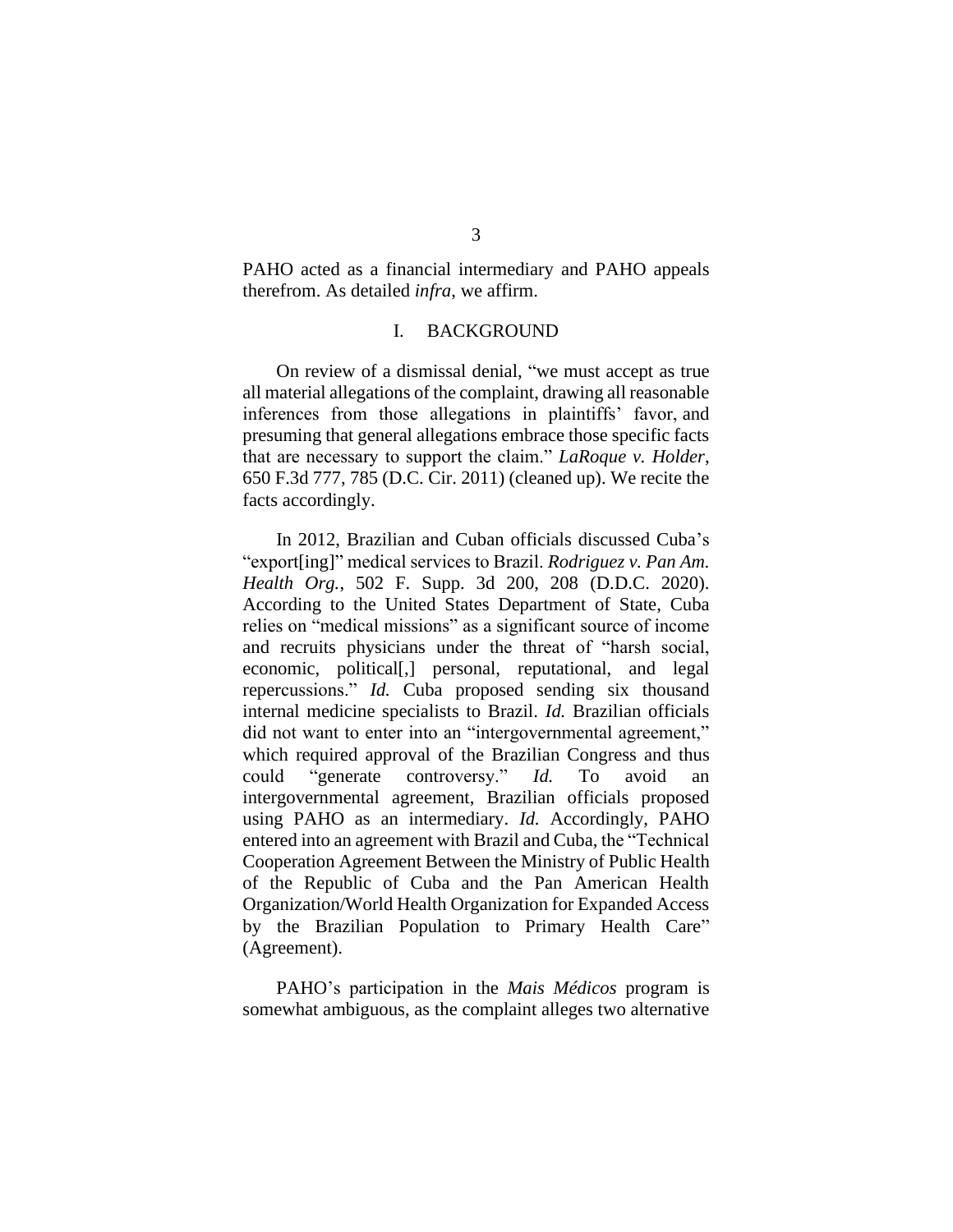roles that PAHO played. First, the complaint alleges that PAHO directly participated in human trafficking. PAHO "knowingly provided and obtained the labor or services of Plaintiffs by threats of force, physical restraint, threats of physical restraint, serious harm, threats of serious harm, abuse of laws and legal process, threats of abuse of laws and legal process, and by participating in a scheme, plan, or pattern intended to cause Plaintiffs and Class members to believe that if they did not comply with the restrictions and work under the conditions PAHO instituted and enforced, they would suffer serious harm or physical restraint." App. 123. By its alleged conduct, the complaint continues, PAHO violated the Trafficking Victims Protection Act (TVPA), 18 U.S.C. § 1589(a) (prohibiting "provid[ing] or obtain[ing] the labor or services of a person" by force or threat). The complaint also alleges that "PAHO . . . knowingly participated in the recruitment, harboring, and transportation of, and provided and obtained Plaintiffs' labor and services," in violation of § 1590 (prohibiting "transport[ing] . . . any person for labor or services in violation of this chapter"). App. 124.

Alternatively, the complaint alleges that PAHO acted as a financial intermediary between Brazil and Cuba, to wit: "PAHO . . . entered into a bilateral agreement with the Cuban government to guarantee it would transfer resources from third parties as a way to compensate Cuba for the utilization of its medical professionals, i.e. to 'triangulate' health care cooperation which is 'compensated,' through the 'movement of resources.'" App. 88–89. According to the physicians, PAHO's role included moving money, for a fee, between the countries. App. 64, 66, 70, 72. Brazil made payments to PAHO's Citibank account in Washington, D.C and PAHO then forwarded 85% to Cuba, 10% to the physicians and retained 5% for its services. App. 71–72.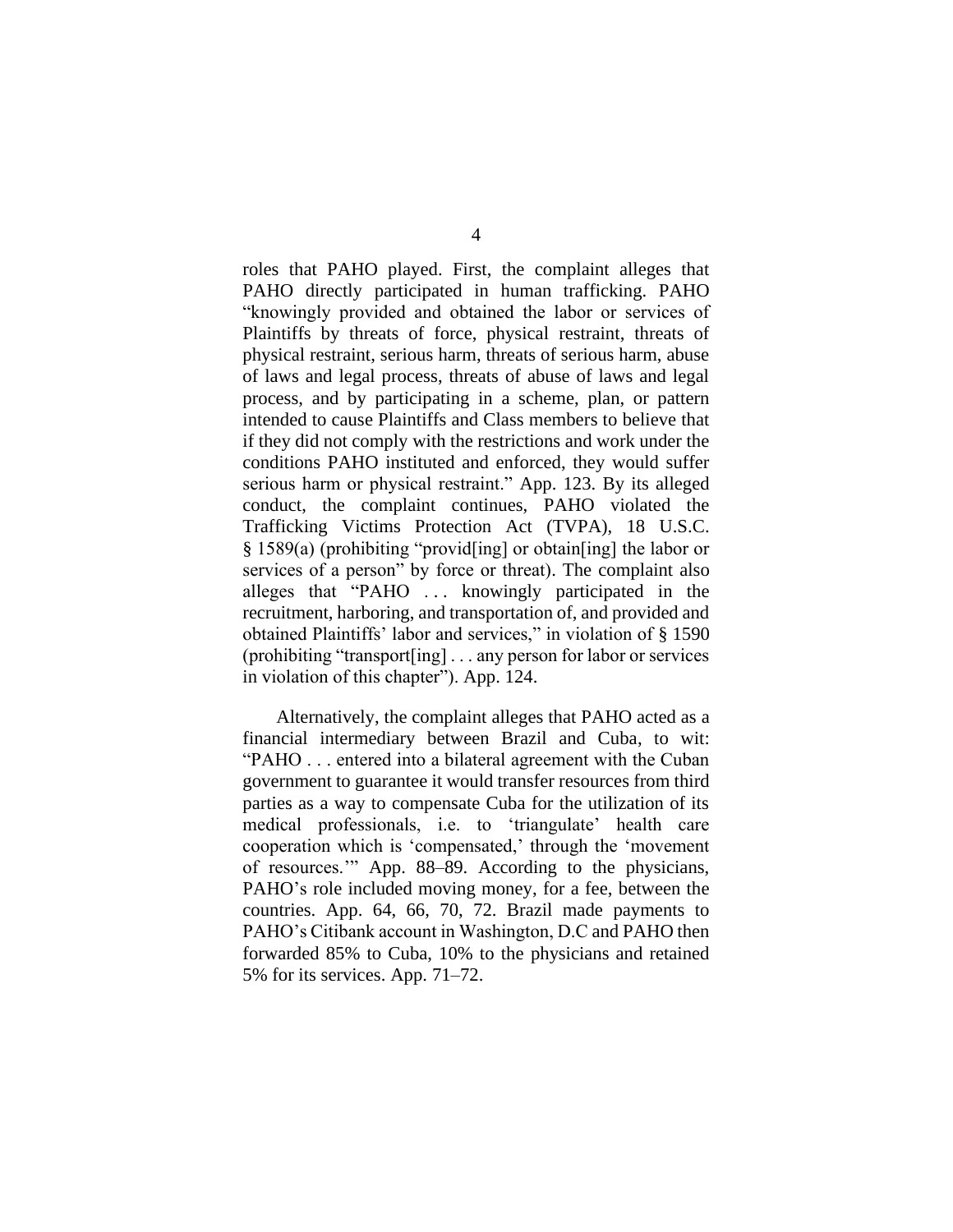The complaint acknowledges that under the Agreement, PAHO is to provide technical medical expertise necessary to facilitate the *Mais Médicos* program. "In June of 2012, PAHO entered into an agreement with the Government of Cuba that call[ed] for PAHO [t]o facilitate international cooperation . . . and the triangulation in health care cooperation and the moving of resources." App. 72 (internal quotation marks omitted) (second alteration in original). Under the Agreement, then, PAHO was to serve as a "broker—for a fee—of medical services" and "triangulat<sup>[e]</sup> health care services between Cuba and [Brazil] for compensation" App. 66, 72–73 (internal quotation marks omitted). According to the complaint, however, PAHO's outward role to "facilitate" or "triangulate" medical services was merely a "pretext for being a conduit of money." App. 88.

Four Cuban *Mais Médicos* physicians escaped to the United States and filed a class-action suit against PAHO in the U.S. District Court for the Southern District of Florida. *Rodriguez*, 502 F. Supp. 3d at 209. The complaint contains two civil counts: first, PAHO participated in human trafficking and violated the TVPA, 18 U.S.C. §§ 1589, 1590; and, second, PAHO conspired to provide involuntary labor and thus violated the Racketeering Influenced and Corrupt Organizations (RICO) Act, 18 U.S.C. § 1962. PAHO successfully moved to transfer the case to the U.S. District Court of the District of Columbia as the correct venue under the IOIA. *Rodriguez*, 502 F. Supp. 3d at 209; *see* 28 U.S.C. § 1391(f), (f)(4) ("civil action against a foreign state . . . may be brought . . . in the United States District Court for the District of Columbia"). PAHO moved to dismiss on immunity, abstention and improper service grounds. 502 F. Supp. 3d at 211–36.

The district court determined that "Count I"—alleging that PAHO violated the TVPA—itself included three separate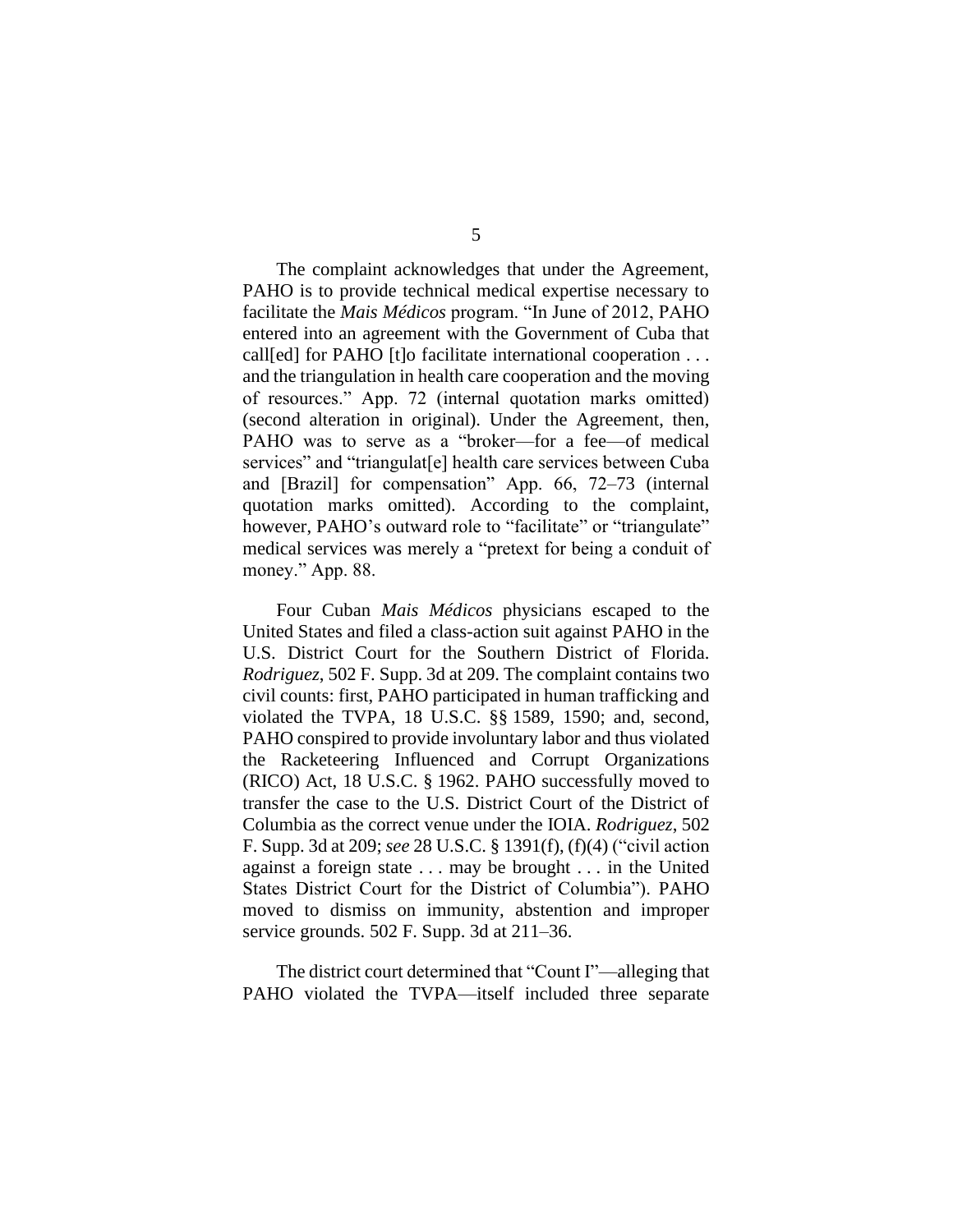claims. *Id.* at 209–10. First, PAHO obtained and provided human labor through intimidation, violating 18 U.S.C. § 1589(a) (prohibiting "provid[ing] or obtain[ing] the labor or services of a person" by force or threat). *Rodriguez*, 502 F. Supp. 3d at 210. Second, PAHO benefitted financially from human trafficking, violating 18 U.S.C. § 1589(b) (prohibiting "knowingly benefit[ting], financially or by receiving anything of value, from participation in a venture which has engaged in the providing or obtaining of labor or services by" force or threat). *Rodriguez*, 502 F. Supp. 3d at 210. Third, PAHO "trafficked" Cuban physicians, violating 18 U.S.C. § 1590 (prohibiting "transport[ing] . . . any person for labor or services in violation of this chapter"). *Rodriguez*, 502 F. Supp. 3d at 210.

The district court upheld PAHO's IOIA immunity as to the first and third TVPA claims as well as the RICO claim, *id.* at 211–23, and held those claims in abeyance while it determined whether to allow jurisdictional discovery, *id.* at 236–37. Accordingly, those claims are not yet before us.

On the second TVPA claim, the district court rejected PAHO's IOIA immunity. Because the IOIA grants designated international organizations the same immunity as foreign sovereigns, 22 U.S.C. § 288a(b), the Foreign Sovereign Immunities Act (FSIA), 28 U.S.C. § 1602, governs the immunity of international organizations also. *Jam v. Int'l Fin. Corp.*, 139 S. Ct. 759, 772 (2019). Under the FSIA, an entity loses its immunity if its challenged "action is based upon a commercial activity carried on in the United States." 28 U.S.C. § 1605(a)(2). The district court concluded that the commercial activity exception applies because "it is . . . a normal commercial function to act as a financial intermediary transferring funds, for a fee, from one entity to another." *Rodriguez*, 502 F. Supp. 3d at 215. The district court rejected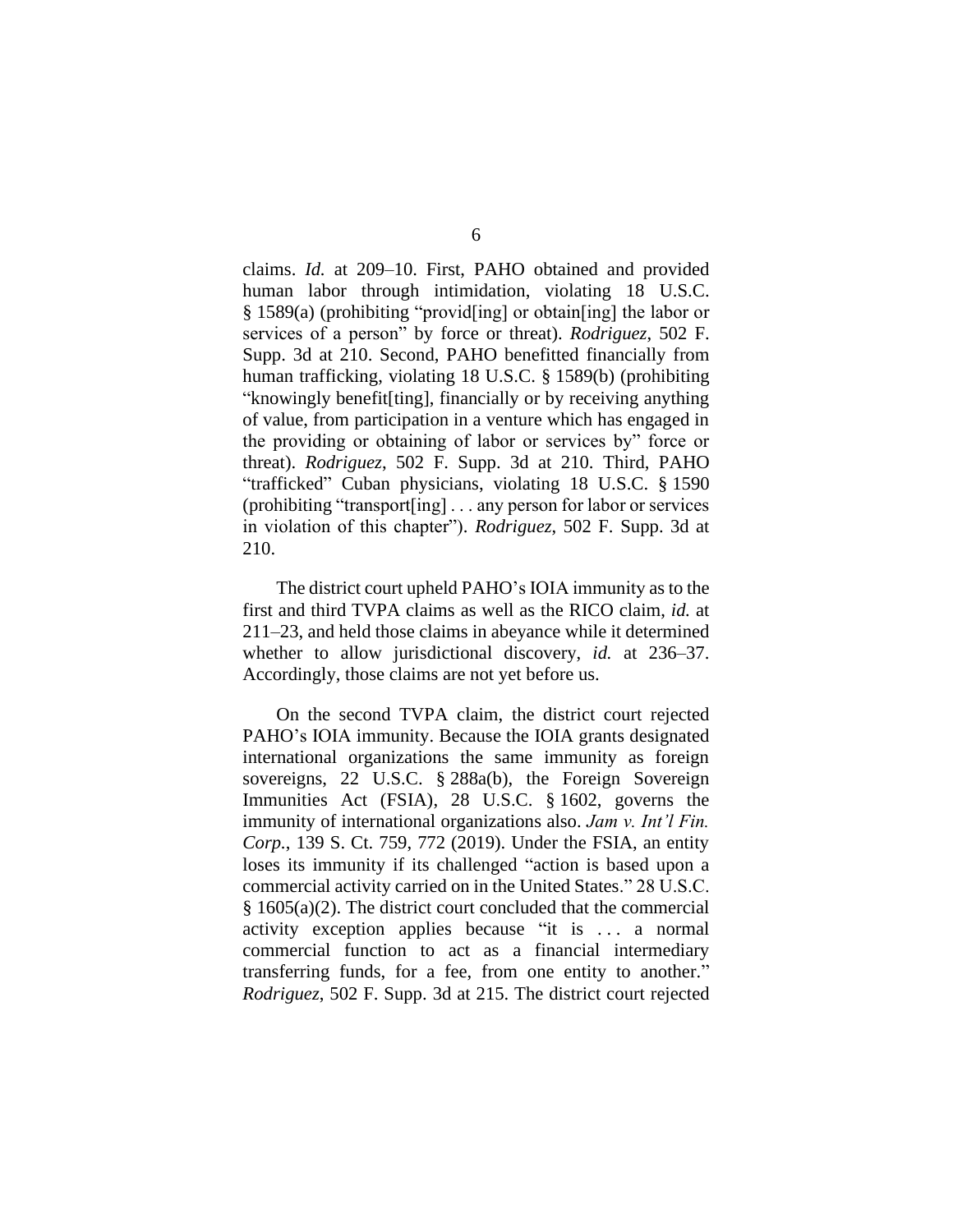PAHO's argument that the action was "based upon" forced labor abroad<sup>1</sup> because "Plaintiffs' 1589(b) claim turns on separate and separately wrongful conduct, distinct from any acts that could form the basis of a claim against Cuba or Brazil, by a defendant other than Cuba or Brazil—to wit, PAHO's procurement of a financial benefit from knowing participation in the allegedly exploitative Mais M[é]dicos program." *Id.* at 216. The district court also rejected PAHO's IOIA immunity regarding the RICO claim to the extent that it rests on the conduct underlying the 1589(b) claim. *Id.* at 223.

The district court also concluded that the WHO Constitution did not render PAHO immune from the second TVPA claim. *Id.* at 227–28. PAHO claimed immunity under a provision that grants the WHO, PAHO's parent organization, "privileges and immunities as may be necessary" to carry out WHO functions. *Id.* at 227; WHO CONST. art. 67(a). The district court ruled that the provision is not self-executing because Article 68 of the WHO Constitution provides that the "privileges and immunities shall be defined in a separate agreement." *Rodriguez*, 502 F. Supp. 3d at 228. Because the United States has not entered into a qualifying "separate

<sup>&</sup>lt;sup>1</sup> Under the commercial activity exception, the challenged action must be "based upon" commercial activity in the United States. 28 U.S.C. § 1605(a)(2). Under Supreme Court precedent interpreting the "activity" an action is "based upon," we look to the "gravamen" thereof. *OBB Personenverkehr AG v. Sachs*, 577 U.S. 27, 35 (2015). If the gravamen of PAHO's claim were the forced labor abroad, the commercial activity exception would not apply because the action would not be "based upon" activity "in the United States."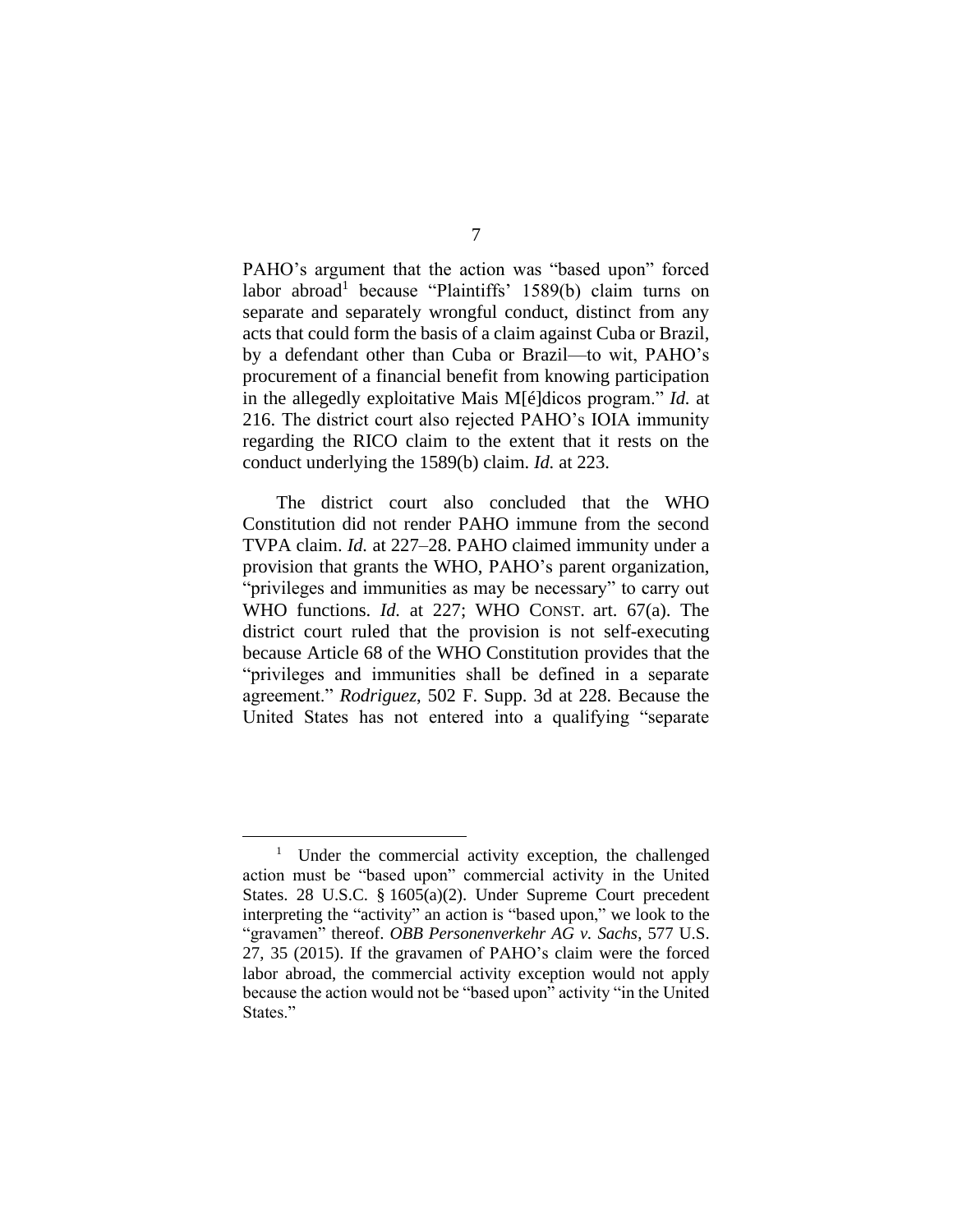agreement," *id.*, PAHO is without WHO Constitution immunity from suit.<sup>2</sup> PAHO timely appealed.

Pursuant to 28 U.S.C. § 1291 and the collateral-order doctrine, *see de Csepel v. Republic of Hungary*, 859 F.3d 1094, 1109 (D.C. Cir. 2017) (denial of motion to dismiss on sovereign immunity ground is immediately appealable final decision), we have jurisdiction of the second TVPA claim, that is, that PAHO financially benefitted from its participation in a venture that provided or obtained forced labor in violation of  $§$  1589(b).

# II. ANALYSIS

PAHO asserts its immunity under both the IOIA and the WHO Constitution. Our review is *de novo*. *Zuza v. Off. of the High Representative*, 857 F.3d 935, 938 (D.C. Cir. 2017). "Where, as here, the defendant contests only the legal sufficiency of [the] jurisdictional claims, the standard is similar to that of Rule 12(b)(6), under which dismissal is warranted if no plausible inferences can be drawn from the facts alleged that, if proven, would provide grounds for relief." *Valambhia v. United Republic of Tanzania*, 964 F.3d 1135, 1139 (D.C. Cir. 2020) (internal quotation marks omitted). Because the IOIA "grants international organizations the 'same immunity' from suit 'as is enjoyed by foreign governments' . . . the Foreign Sovereign Immunities Act governs the immunity of international organizations." *Jam*, 139 S. Ct. at 772. Under the FSIA, a foreign sovereign "bears the burden of proving that the plaintiff[s'] allegations do not bring [their] case within a

<sup>&</sup>lt;sup>2</sup> The district court also rejected other claims not raised on appeal: an immunity claim under the United Nations Charter, *Rodriguez v. Pan Am. Health Org.*, 502 F. Supp. 3d 200, 227 (D.D.C. 2020), an abstention argument based on international comity, *id.* at 229, and an improper service argument, *id.* at 231.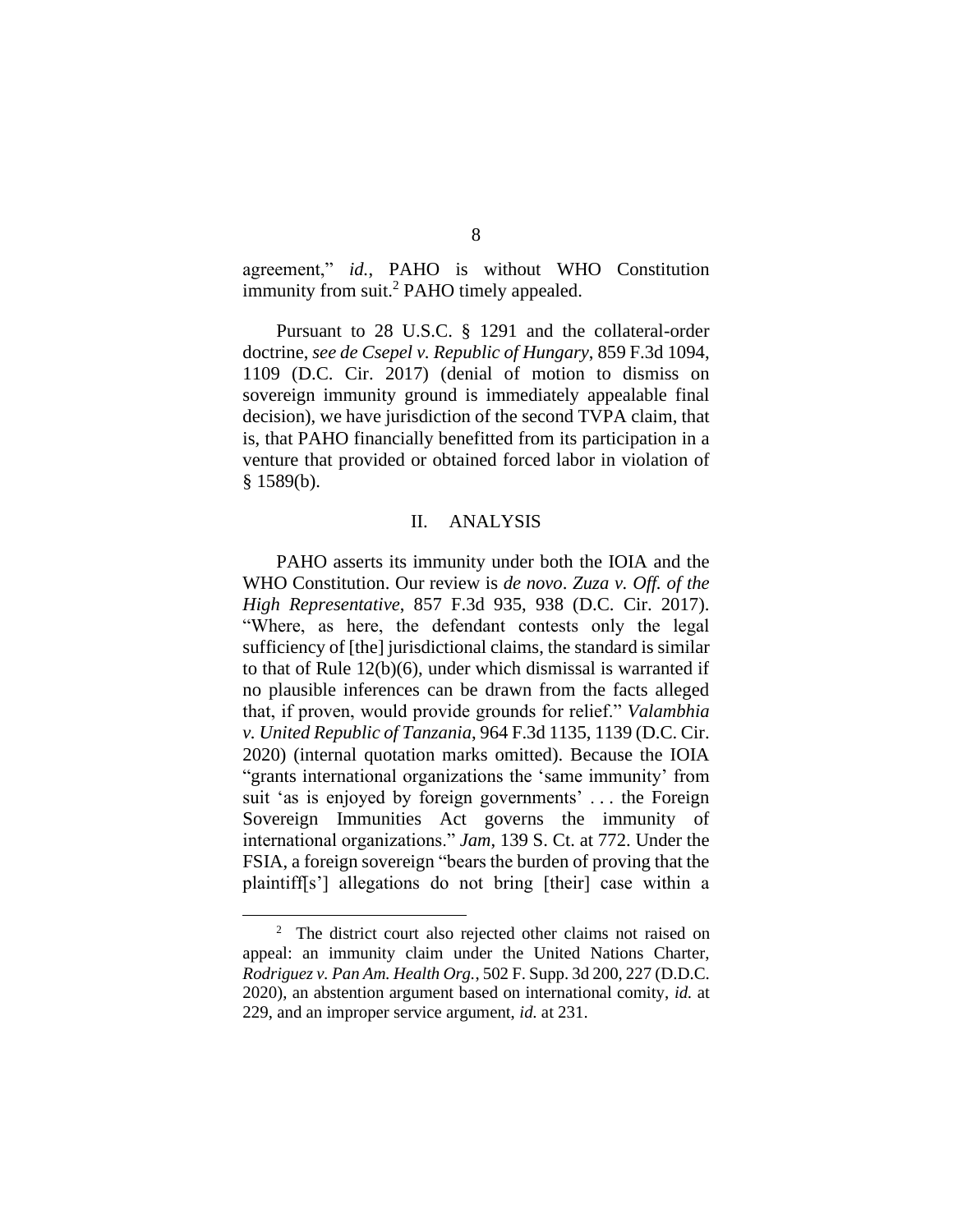statutory exception to immunity." *Phoenix Consulting Inc. v. Republic of Angola*, 216 F.3d 36, 40 (D.C. Cir. 2000) (citation omitted). Accordingly, PAHO bears the burden of establishing that no statutory exception to immunity applies. The WHO Constitution is an international treaty and thus its interpretation—including whether it is self-executing—is an issue of law that we also review *de novo*. *McKesson Corp. v. Islamic Republic of Iran*, 539 F.3d 485, 488 (D.C. Cir. 2008).

#### A. IOIA Immunity

The IOIA grants an international organization "the same immunity from suit . . . as is enjoyed by foreign governments." 22 U.S.C. § 288a(b). The IOIA provisions link the immunity of international organizations and foreign governments. *Jam*, 139 S. Ct. at 768. In 1960, President Eisenhower designated PAHO an international organization for IOIA purposes. *Tuck v. PAHO*, 668 F.2d 547, 550 n.5 (D.C. Cir. 1981).

The IOIA, through the FSIA provisions, grants PAHO immunity from suit brought in American courts. 28 U.S.C. § 1604. Under the FSIA's commercial activity exception, however, PAHO loses its immunity if "the action is based upon a commercial activity carried on in the United States by the [international organization]." *Id.* § 1605(a)(2). The Supreme Court has said that courts should look to "the gravamen" of the action when determining whether an action is "based upon" a commercial activity in the United States. *OBB Personenverkehr AG v. Sachs*, 577 U.S. 27, 35 (2015). "The gravamen" simply means "the crux" of the action. *Fry v. Napoleon Cmty. Schs.*, 137 S. Ct. 743, 755 (2017). Unsurprisingly, the parties describe neither the gravamen nor its application under the commercial activity exception in the same way. Their dispute includes whether to identify the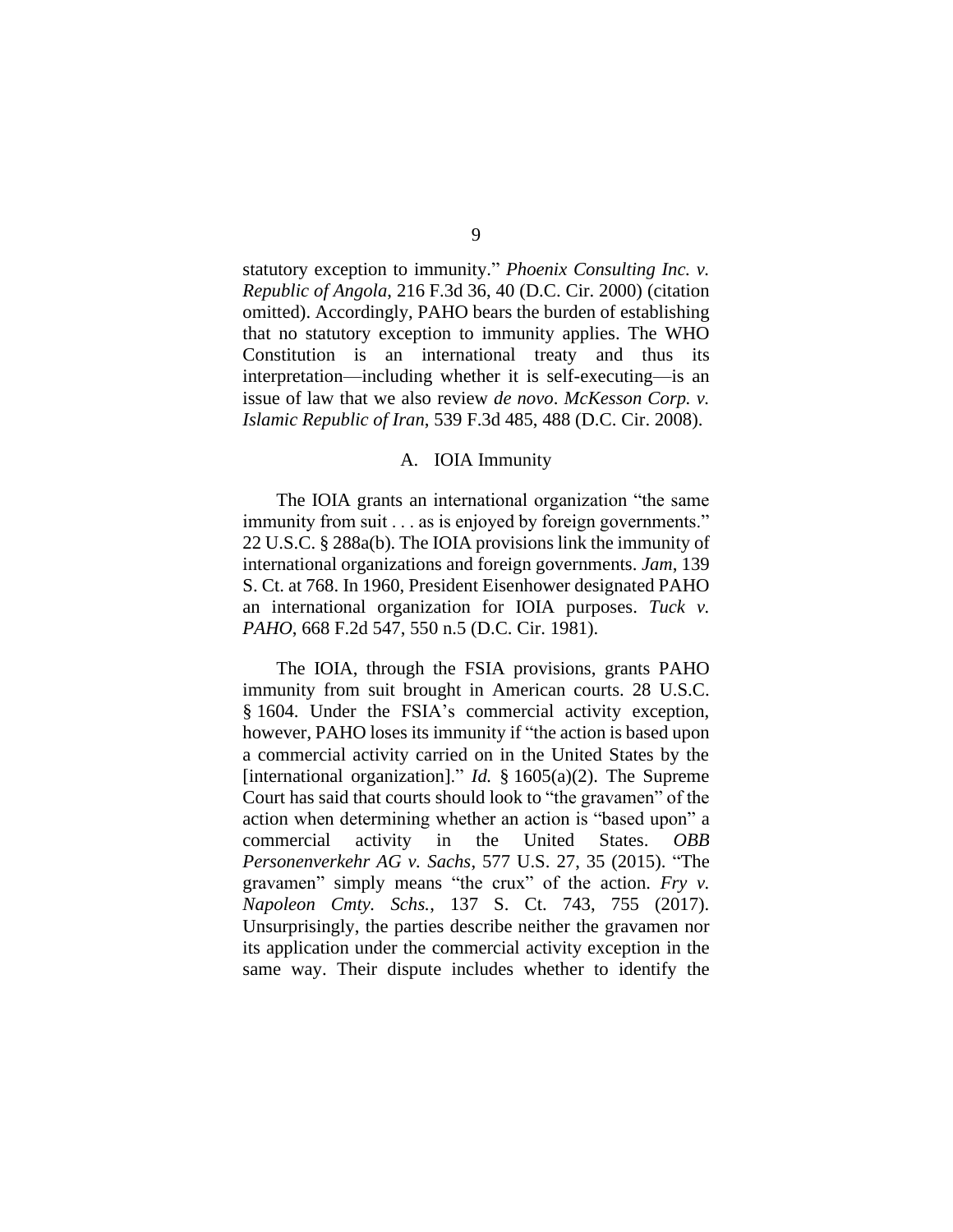gravamen on a claim-by-claim basis and, further, whether the gravamen took place in the United States.

# 1. Whether to determine the gravamen on a claim-by-claim basis

PAHO contends that we should look to the entire complaint in determining the gravamen of the action. It notes that the commercial activity exception applies if "*the action* is based upon a commercial activity," 28 U.S.C.  $\S$  1605(a)(2) (emphasis added), and argues that "the action" refers to the entire lawsuit. If PAHO is correct, we must consider the entire complaint to determine the "gravamen." *See Sachs*, 577 U.S. at 35 (court looks to "gravamen" in considering whether "an *action* is based upon a commercial activity carried on in the United States" (emphasis added)). In *Sachs*, the Supreme Court interpreted its earlier FSIA holding in *Saudi Arabia v. Nelson*, 507 U.S. 349 (1993). It observed that *Nelson* "did not undertake . . . an exhaustive claim-by-claim, element-byelement analysis of the Nelsons' 16 causes of action" in analyzing the "gravamen." *Sachs*, 577 U.S. at 34. "Rather than individually analyzing each of the Nelsons' causes of action, [the Court] zeroed in on the core of their suit: the Saudi sovereign acts that actually injured them." *Id.* at 35. We read *Sachs*—and 28 U.S.C. § 1605(a)(2)—differently from PAHO.

First, the FSIA text does not require courts to look to the entire lawsuit to determine the gravamen thereof. PAHO relies significantly on the assumption that "action" in 28 U.S.C. § 1605(a)(2) refers to the entire suit. But "action" can refer both to "a . . . judicial proceeding," *Action*, Black's Law Dictionary (11th ed. 2019), and serve as shorthand for a "cause of action," *id.* (referring to "cause of action" entry); *see also Cause of Action*, Black's Law Dictionary (11th ed. 2019) ("group of operative facts giving rise to one or more bases for suing").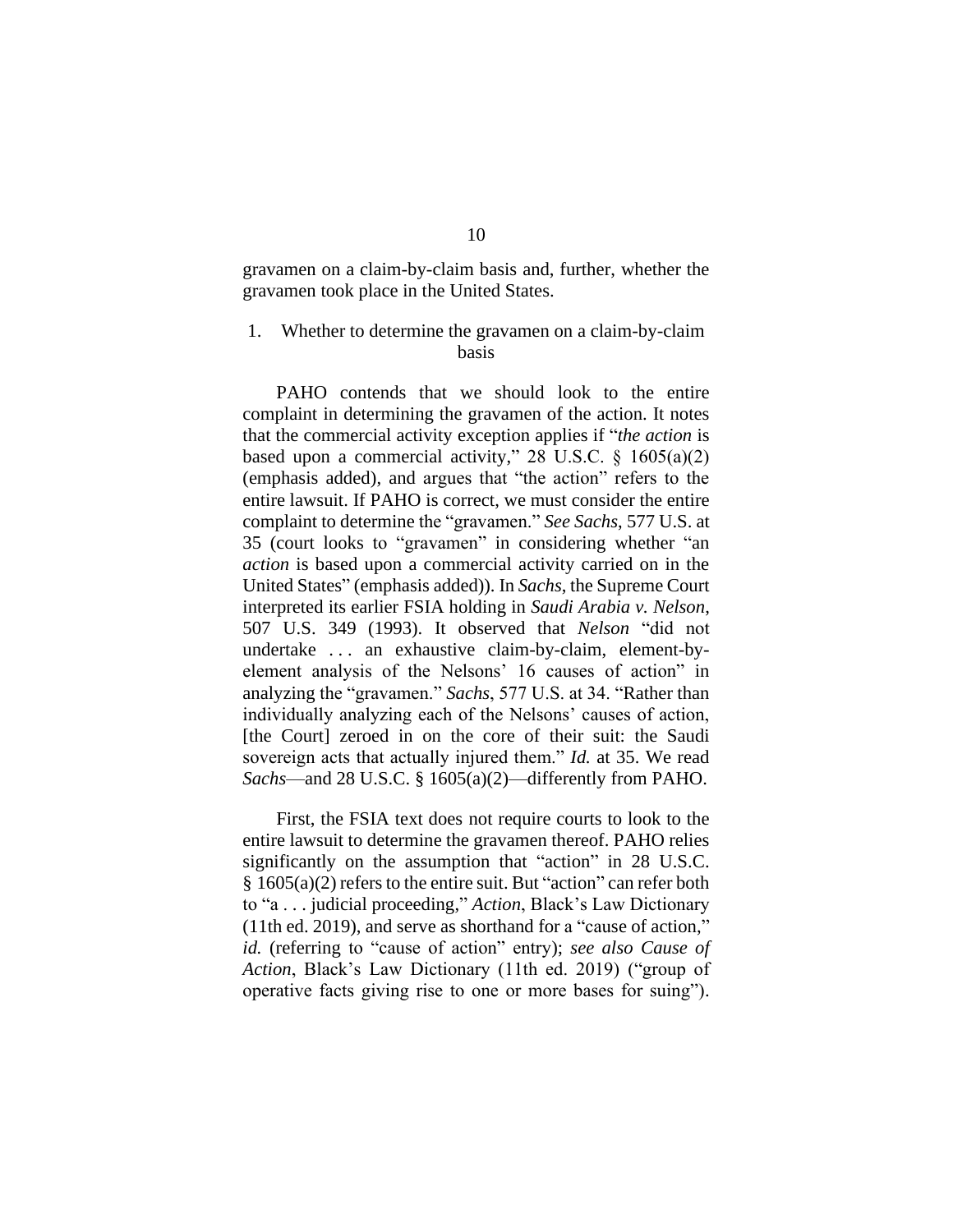And the Supreme Court has stated that "statutory references to an 'action' have not typically been read to mean that every claim included in the action must meet the pertinent [jurisdictional] requirement before the 'action' may proceed." *Jones v. Bock*, 549 U.S. 199, 221 (2007).

Second, *Sachs* instructs courts to define the "gravamen" on a claim-by-claim basis. Earlier, in *Nelson*, the plaintiff had claimed that the commercial activity exception lifted Saudi Arabia's sovereign immunity. 507 U.S. at 355–56. In that case, the Supreme Court read the commercial activity exception to require a court to look to the "elements of a claim that, if proven, would entitle a plaintiff to relief under his theory of the case" in determining whether an action is "based upon" commercial activity in the United States. *Id.* at 357. After *Nelson*, the Ninth Circuit *Sachs* opinion adopted an "elementby-element" approach under which the commercial activity exception applies if any element of a claim involves a "commercial activity . . . in the United States." *Sachs v. Republic of Austria*, 737 F.3d 584, 599 (9th Cir. 2013) (en banc). $3$ 

<sup>3</sup> Before *Sachs*, circuit courts had interpreted *Nelson* in various ways. Like the Ninth Circuit, the Eighth Circuit read *Nelson* to say that "only one element of a plaintiff's claim must concern commercial activity carried on in the United States." *BP Chems. Ltd. v. Jiangsu Sopo Corp.*, 285 F.3d 677, 682 (8th Cir. 2002). It therefore found that a wrongful disclosure case was "based upon" commercial activity in the United States because the plaintiffs alleged that the defendants disclosed "trade secrets to American vendors in the United States." *Id.* at 684. Indeed, rejecting the "gravamen" theory, the Eighth Circuit held that courts should look beyond the elements only if guarding against a "semantic ploy" like recasting an intentional tort claim as a "facially invalid" failure-to-warn claim. *Id.*  at 685–86.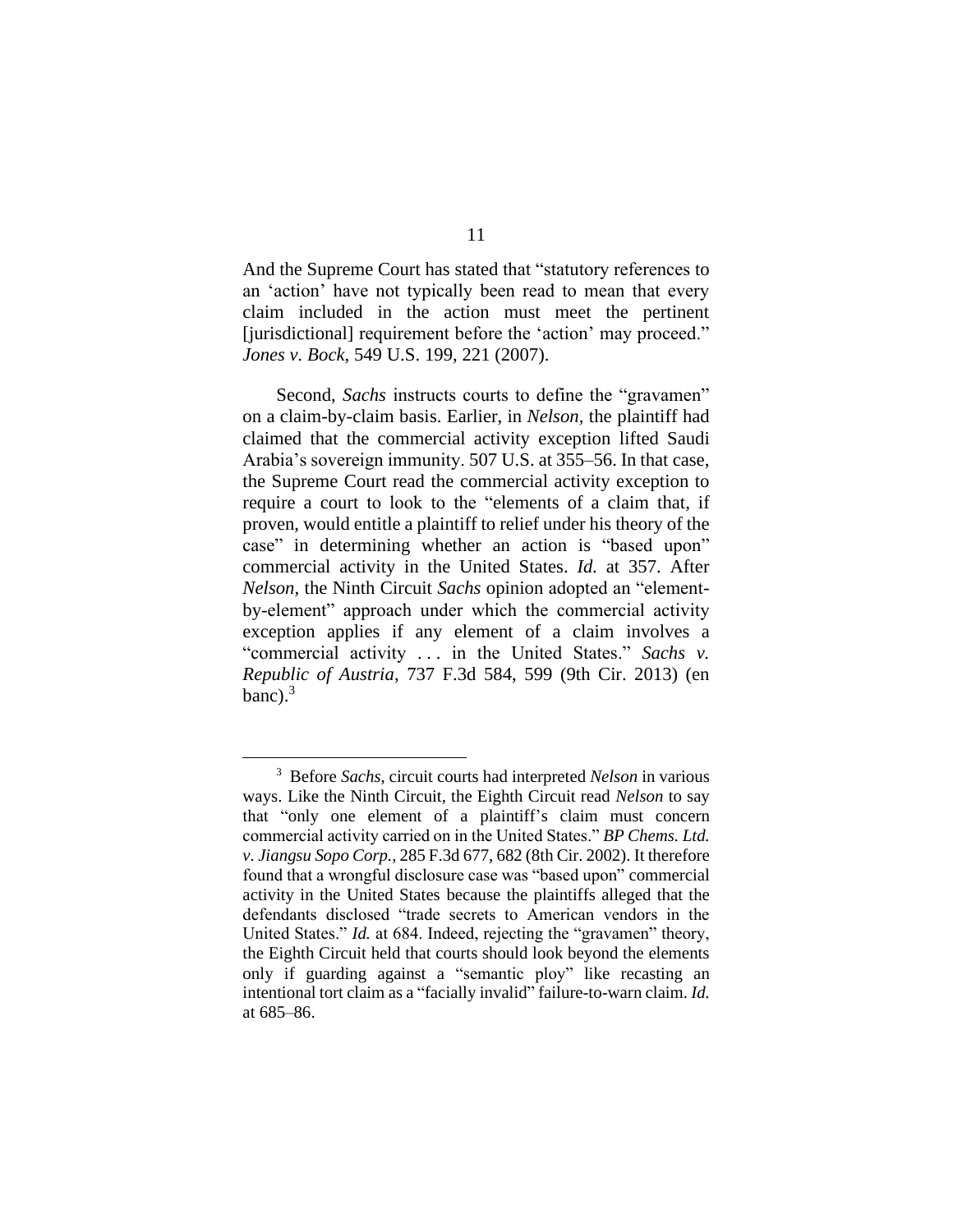In *Sachs*, the Supreme Court rejected that approach. *Sachs*, 507 U.S. at 34. Sachs had purchased a Eurail train pass in the United States and was later injured at a government-owned train station in Austria. *Id.* at 30. She sued Austria's railway operator, relying on the commercial activity exception because an element of her claim—her Eurail purchase—involved "commercial activity . . . in the United States." *Id.* at 30. The Supreme Court clarified that earlier, in *Nelson*, it did not "individually analyz[e] each of the [plaintiffs'] causes of action" because the "Saudi sovereign acts that actually injured them . . . form[ed] the basis for the [plaintiffs'] suit." *Id.* at 35 (quoting *Nelson*, 507 U.S. at 358) (internal quotation marks

In our circuit, we read *Nelson* to say that the commercial activity must constitute an *essential* element of the claim. *Kirkham v. Société Air France*, 429 F.3d 288, 292 (D.C. Cir. 2005) ("so long as the alleged commercial activity establishes a fact without which the plaintiff will lose, the commercial activity exception applies"). In *Kirkham*, we explained that the plaintiff "*must* show she purchased a plane ticket in order to establish a passenger-carrier relationship with the airline" and proceed with her negligence claim against Air France. *Id.* The Fourth and Fifth Circuits interpreted *Nelson*  similarly. *See Globe Nuclear Servs. & Supply (GNSS), Ltd. v. AO Techsnabexport*, 376 F.3d 282, 287 (4th Cir. 2004) (what plaintiff "will need to prove" constitutes what action is "based upon"); *Kelly v. Syria Shell Petroleum Dev. B.V.*, 213 F.3d 841, 853 (5th Cir. 2000) (inquiry is whether alleged commercial activity is "an essential element of the claims").

The Third Circuit read *Nelson* to "require the actual legal claims being pursued to have arisen materially from the commercial activity undertaken by the foreign state." *Fed. Ins. Co. v. Richard I. Rubin & Co.*, 12 F.3d 1270, 1288 (3d Cir. 1993). It therefore held that tort claims arising from deficient electrical and fire detection systems were not "based upon" a Dutch-controlled entity that invested in American property. *Id.* at 1289. The investments were not "directly connected to the cause of action" or the "'basis' or 'foundation' of the claims." *Id.*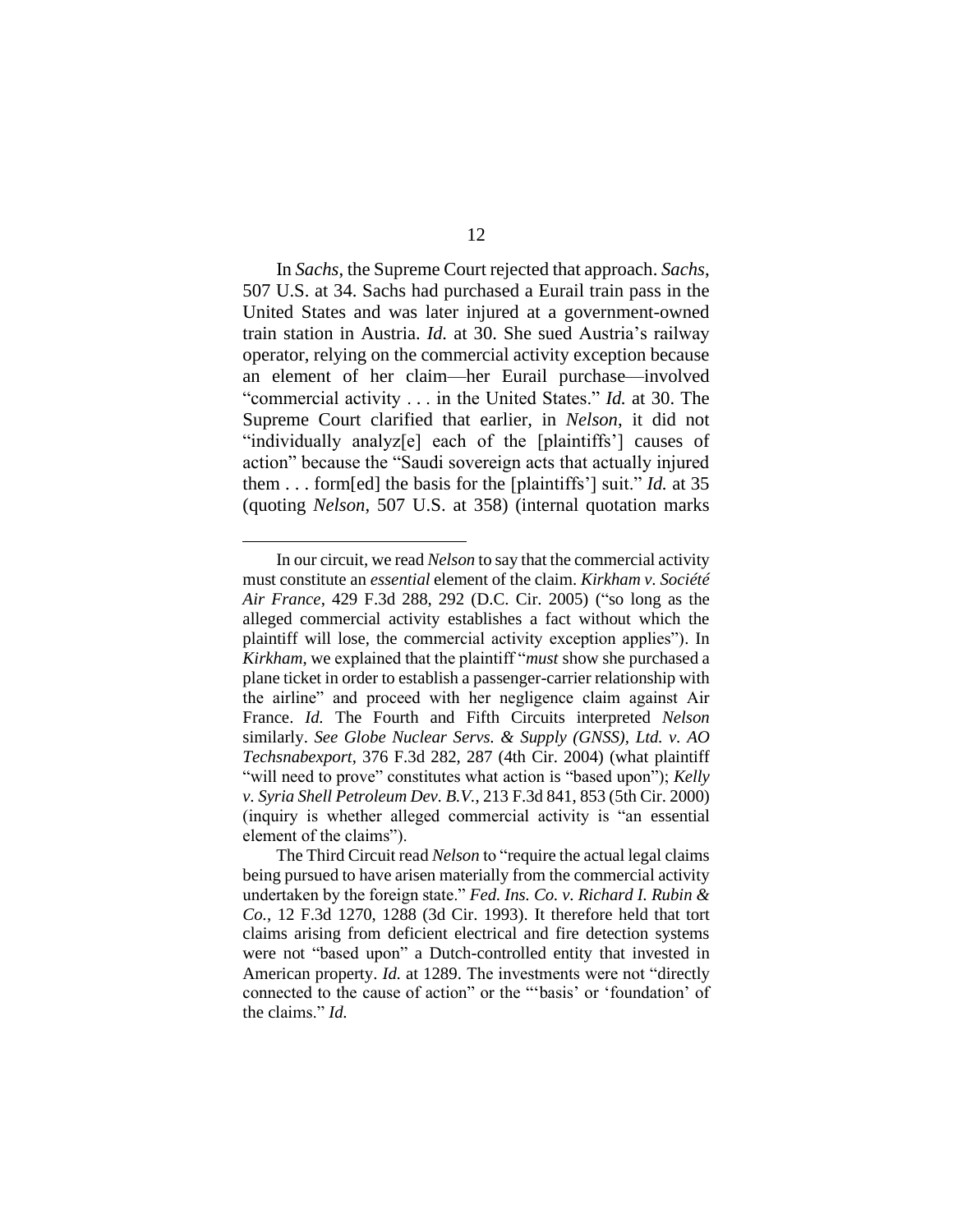omitted). PAHO argues that the *Sachs* Court, in saying that *Nelson* "did not undertake . . . an exhaustive claim-by-claim, element-by-element analysis of the Nelsons' 16 causes of action," *id.* at 34, instructs us to look to the entire lawsuit to determine whether an action is "based upon" commercial activity in the U.S. But *Sachs* rejected the Ninth Circuit's "oneelement" approach and instead reaffirmed its direction to look to the "gravamen" of the suit. Indeed, *Sachs* itself considered individual claims, declaring that "the gravamen of Sachs's suit plainly occurred abroad. All of her *claims* turn on the same tragic episode in Austria." *Id.* (emphasis added). The Court explicitly rejected Sachs's assertion that some of her claims were based upon American activity. *Id.* at 35–36 ("Sachs maintains that some of those claims are not limited to negligent conduct or unsafe conditions in Austria, but rather involve at least some wrongful action in the United States. . . . However Sachs frames her suit, the incident in Innsbruck remains at its foundation."). The Court in fact emphasized its opinion's limited reach, noting it "consider[ed] here only a case in which the gravamen of *each claim* is found in the same place." *Id.* at 36 n.2 (emphasis added). *Sachs*, then, approves considering the "gravamen" on a claim-by-claim basis.

Since *Sachs*, we have considered "FSIA immunity determinations on a claim-by-claim basis." *Simon v. Republic of Hungary*, 812 F.3d 127, 141 (D.C. Cir. 2016) (citing precedent from other circuits), *vacated on other grounds by Federal Republic of Germany v. Philipp*, 141 S. Ct. 703 (2021); *see also Action All. of Senior Citizens of Greater Philadelphia v. Sullivan*, 930 F.2d 77, 83 (D.C. Cir. 1991) (vacated opinions "continue to have precedential weight, and in the absence of contrary authority, we do not disturb them"). In *Simon*, we reviewed claims made by fourteen Holocaust survivors against the Republic of Hungary and its state-owned railway. *Id.* at 132. The survivors "assert[ed] causes of action ranging from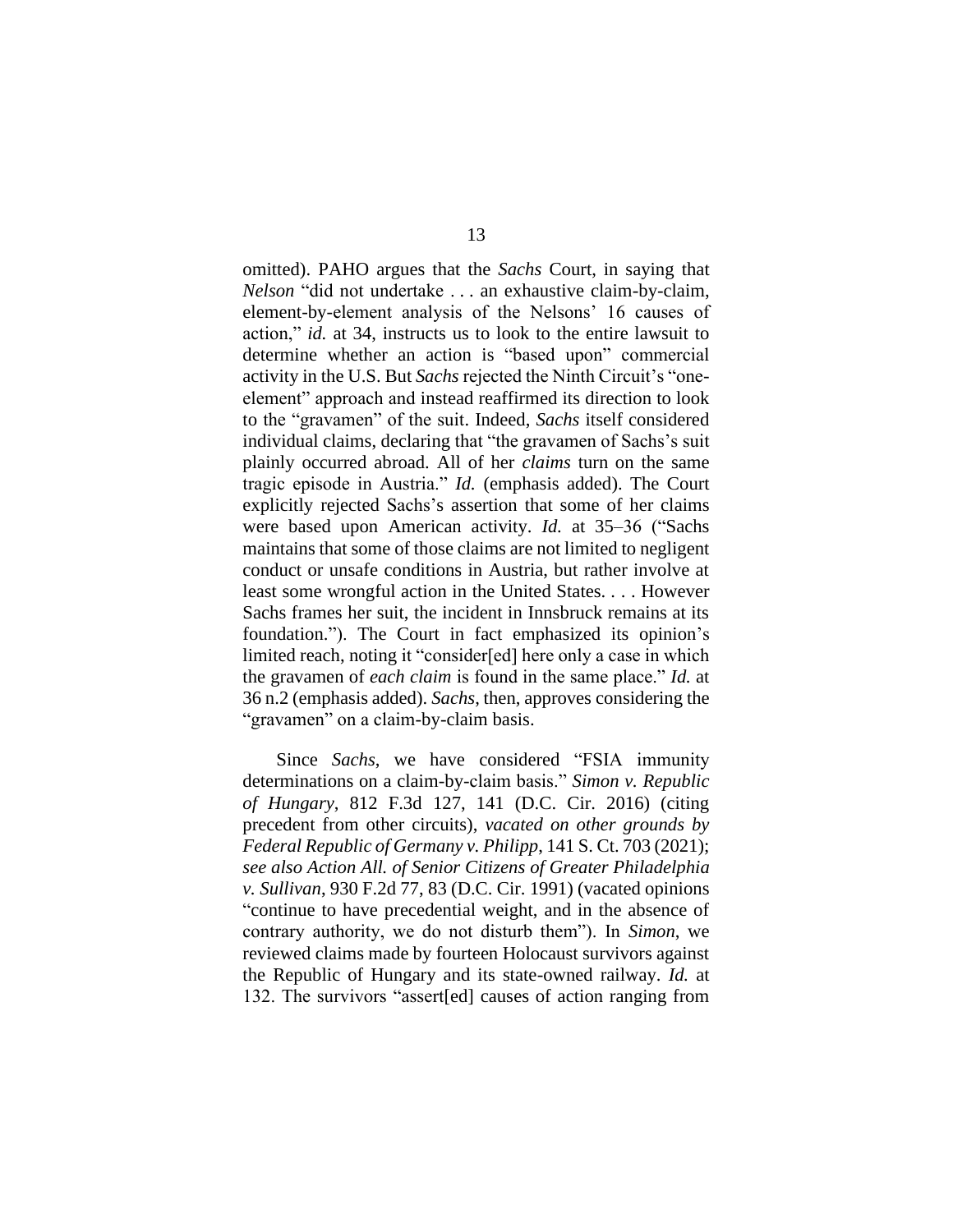the common law torts of conversion and unjust enrichment for the plaintiffs' property loss, to false imprisonment, torture, and assault for their personal injuries, to international law violations." *Id.* at 134. They argued that FSIA's expropriation exception applied, *id.* at 140*,* which requires, *inter alia*, "that the claims are ones in which 'rights in property' are 'in issue,'" *id.* at 141 (quoting 28 U.S.C. § 1605(a)(3)). We reviewed the causes of action separately, noting that property rights were at issue in the plaintiffs' conversion claims but not in their personal injury claims. *Id.* Although PAHO emphasizes that the commercial activity exception uses "action" (and the expropriation exception does not), we think it unlikely that this implicit word choice differentiates commercial activity exception analysis from that of other FSIA exceptions.

The parties also contest PAHO's alleged delict—whether PAHO "moved money for a fee" (i.e., acting as a financial intermediary) or, instead, arranged medical services for a fee (i.e., acting as an international public health organization). As described *supra*, the complaint alleges that PAHO "moved money for a fee" under the "pretext" of arranging medical services. PAHO, of course, maintains that it in fact organized a public health program. At this stage of the litigation, however, we accept all well-pleaded allegations as true. *Valambhia*, 964 F.3d at 1137. The complaint plainly asserts that, with respect to the funds that constituted its financial benefit in violation of 1589(b), PAHO had the role of financial "intermediary," transferring money among *Mais Médicos* participants.

# 2. Whether the gravamen occurred in the United States

The parties also dispute how to define the gravamen under the claim-by-claim approach and whether the gravamen constitutes "commercial activity carried on in the United States." PAHO maintains that the "gravamen" is the activity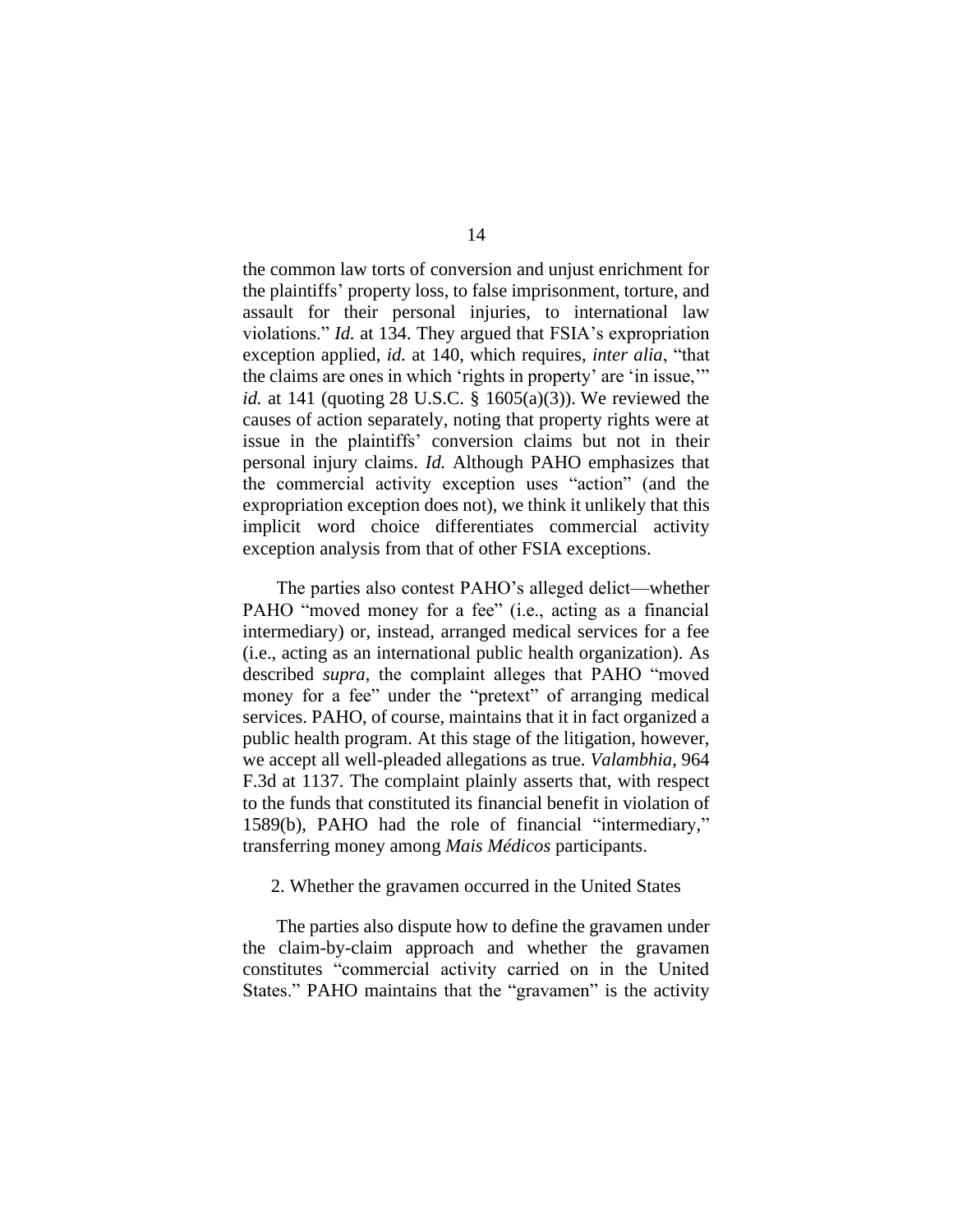that in fact injured the physicians, the alleged human trafficking and forced labor. In *Sachs*, the Supreme Court rejected Sachs's argument that, for her failure-to-warn claim, the gravamen occurred in the United States. 577 U.S. at 35–36. "Under any theory of the case that Sachs presents . . . there is nothing wrongful about the sale of the [train] pass standing alone. Without the existence of the unsafe boarding conditions in [Austria], there would have been nothing to warn Sachs about when she bought the [train] pass. However Sachs frames her suit, the incident in [Austria] remains at its foundation." *Id.* Moreover, in *Jam v. International Finance Corporation,* 3 F.4th 405 (D.C. Cir. 2021), we recently applied a similar rationale. The plaintiff alleged that the International Finance Corporation (IFC) negligently lent money to an Indian powergeneration project that allegedly caused significant environmental damage. *Id.* at 407. Relying in part on the Supreme Court's earlier decision in the case, *see Jam*, 139 S. Ct. at 779 ("[I]f the 'gravamen' of a lawsuit is tortious activity abroad, the suit is not 'based upon' commercial activity within the meaning of the FSIA's commercial activity exception."), we held that, notwithstanding the IFC loan transaction took place in the United States, the "gravamen" occurred in India because all the allegedly wrongful conduct occurred there. *Jam*, 3 F. 4th at 409.

PAHO asserts that "moving money for a fee" likewise becomes "wrongful" only due to activity that occurred elsewhere—in this instance, alleged human trafficking and forced labor in Cuba and/or Brazil. Absent the alleged trafficking and forced labor, PAHO would have merely acted as a typical financial intermediary. As in *Sachs* and in *Jam*, PAHO argues that we should look to what "actually injured" the physicians in identifying the "gravamen." *See Sachs*, 577 U.S. at 35–36. If PAHO is right, the "gravamen" occurred abroad and the commercial activity exception would not apply.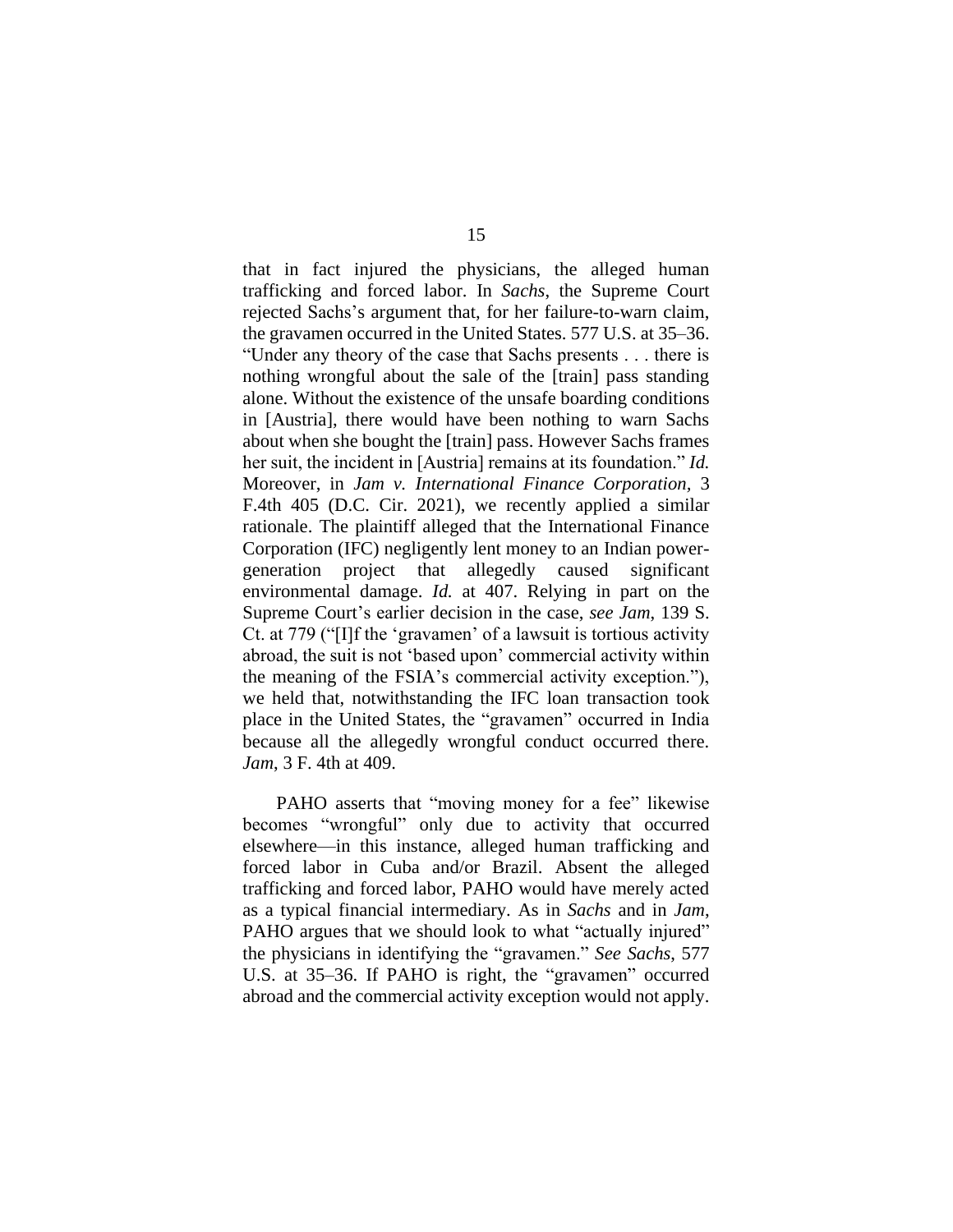We think that *Sachs* does not require defining the "gravamen" by looking to the acts that "actually injured" the physicians. In defining the "gravamen" according to the activity that injured the plaintiffs, the *Sachs* Court clarified that "[d]omestic conduct with respect to different types of commercial activity may play a more significant role in other suits." 577 U.S. at 36 n.2; *see also id.* ("Justice Holmes wrote that the 'essentials' of a personal injury narrative will be found at the 'point of contact'—'the place where the boy got his fingers pinched.' *At least in this case*, that insight holds true." (citation omitted) (emphasis added)). *Nelson*, *Sachs* and *Jam*  all considered commercial activity connected with tortious activity that occurred abroad. *See Jam*, 139 S. Ct. at 779 ("[I]f the 'gravamen' of a lawsuit is *tortious* activity abroad, the suit is not 'based upon' commercial activity within the meaning of the FSIA's commercial activity exception." (emphasis added)). The Court expressed concern that artful pleading would allow litigants to "recast virtually any claim of intentional tort" as a failure to warn and thus create an exception to sovereign immunity. *Sachs*, 577 U.S. at 36 (quoting *Nelson*, 507 U.S. at  $363$ .<sup>4</sup>

<sup>4</sup> Indeed, in *Nelson* and *Sachs*, the Court explained that it looked to the "gravamen" as plaintiffs could otherwise recast nearly any tortious activity that occurred abroad as a tort that occurred in the United States. *See Nelson*, 507 U.S. at 363 ("[A] plaintiff could recast virtually any claim of intentional tort committed by sovereign act as a claim of failure to warn, simply by charging the defendant with an obligation to announce its own tortious propensity before indulging it. To give jurisdictional significance to this feint of language would effectively thwart the [FSIA's] manifest purpose to codify the restrictive theory of foreign sovereign immunity."); *id.* at 358 ("Those torts, and not the arguably commercial activities that preceded their commission, form the basis for the Nelsons' suit."); *Sachs*, 577 U.S. at 36 (iterating *Nelson*'s concern about artful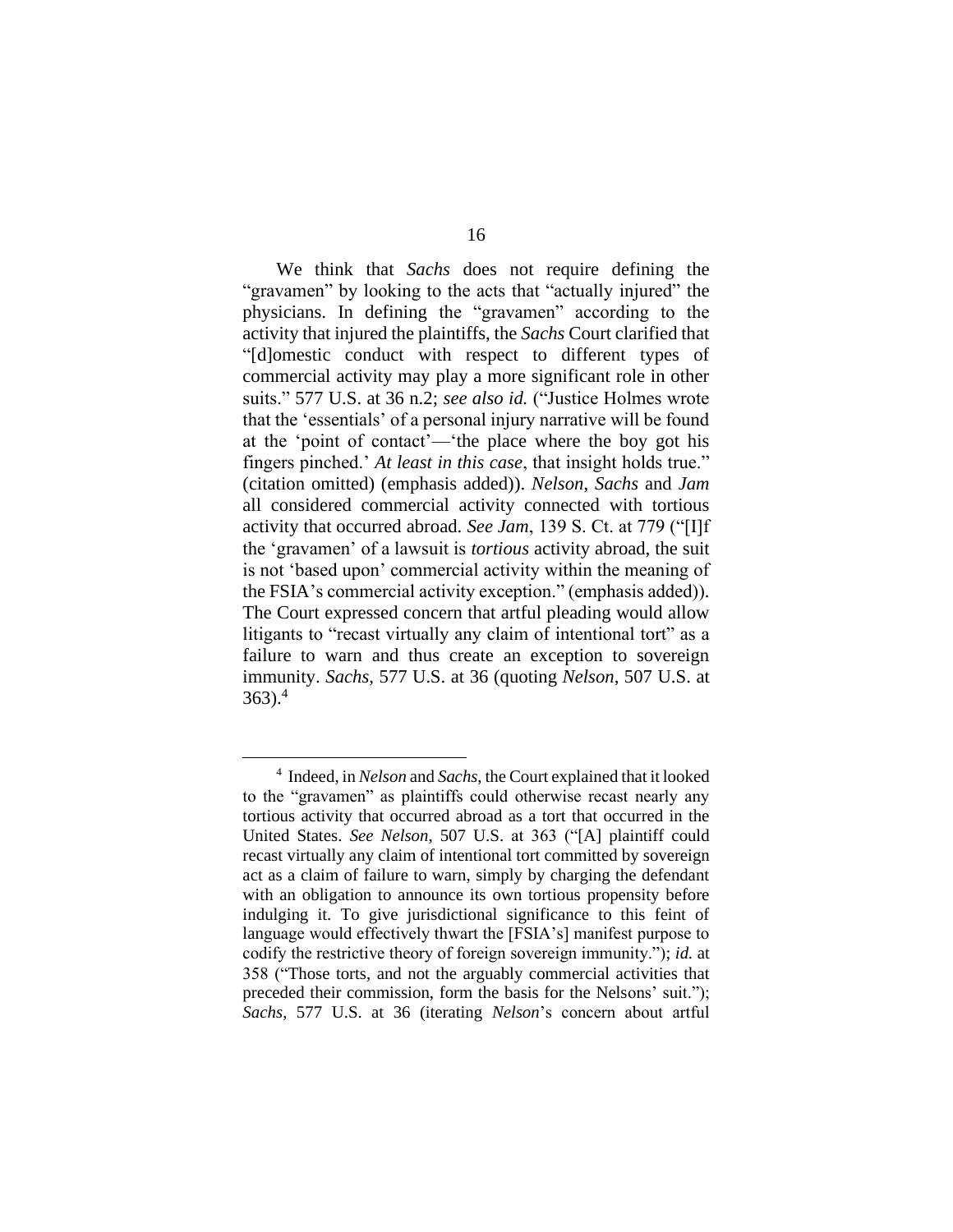Here, however, the alleged financial activity itself gives rise to a cause of action. *See* 18 U.S.C. § 1589(b) (prohibition on financially benefitting from participation in human trafficking). At least with regard to alleged illegal financial activity, we consider the "gravamen" of *that* alleged wrongful conduct rather than any harm that may result elsewhere. The "gravamen" of a suit consists of "those elements of a claim that, if proven, would entitle a plaintiff to relief under his theory of the case," *Nelson*, 507 U.S. at 357, or, phrased differently, "the core" of a claim, *see Sachs*, 577 U.S. at 35. If the conduct is itself wrongful—as opposed to wrongful based only on other conduct—it constitutes the "core" of the claim. The physicians allege that PAHO committed a financial crime in the U.S., *see*  18 U.S.C. § 1589(b), and press the corresponding civil claim, *see* 18 U.S.C. § 1595(a) ("individual who is a victim of a violation of this chapter may bring a civil action against the perpetrator . . . and may recover damages"). The "financial benefit" that violates § 1589(b) is itself "wrongful conduct" and occurred in the United States, to wit: PAHO received, forwarded and retained the *Mais Médicos* money through its Washington, D.C. bank account. Apart from the wrongful conduct PAHO allegedly participated in abroad, the physicians also allege wrongful conduct that occurred entirely within the  $U.S.<sup>5</sup>$ 

pleading of tort claims); *id.* (gravamen occurs abroad if plaintiff suffers "personal injury" abroad and "seeks relief under claims for negligence, strict liability for failure to warn, or breach of implied warranty"); *see also Fry v. Napoleon Cmty. Schs.*, 137 S. Ct. 743, 755 (2017) (concern about artful pleading motivated holding in *Sachs*).

<sup>&</sup>lt;sup>5</sup> Because we define the "gravamen" as it relates to the injurycausing conduct, and not to the resulting injury, we need not address who suffered from the § 1589(b) violation. Even if we did, however, we would reach the same conclusion. Section 1589(a) criminalizes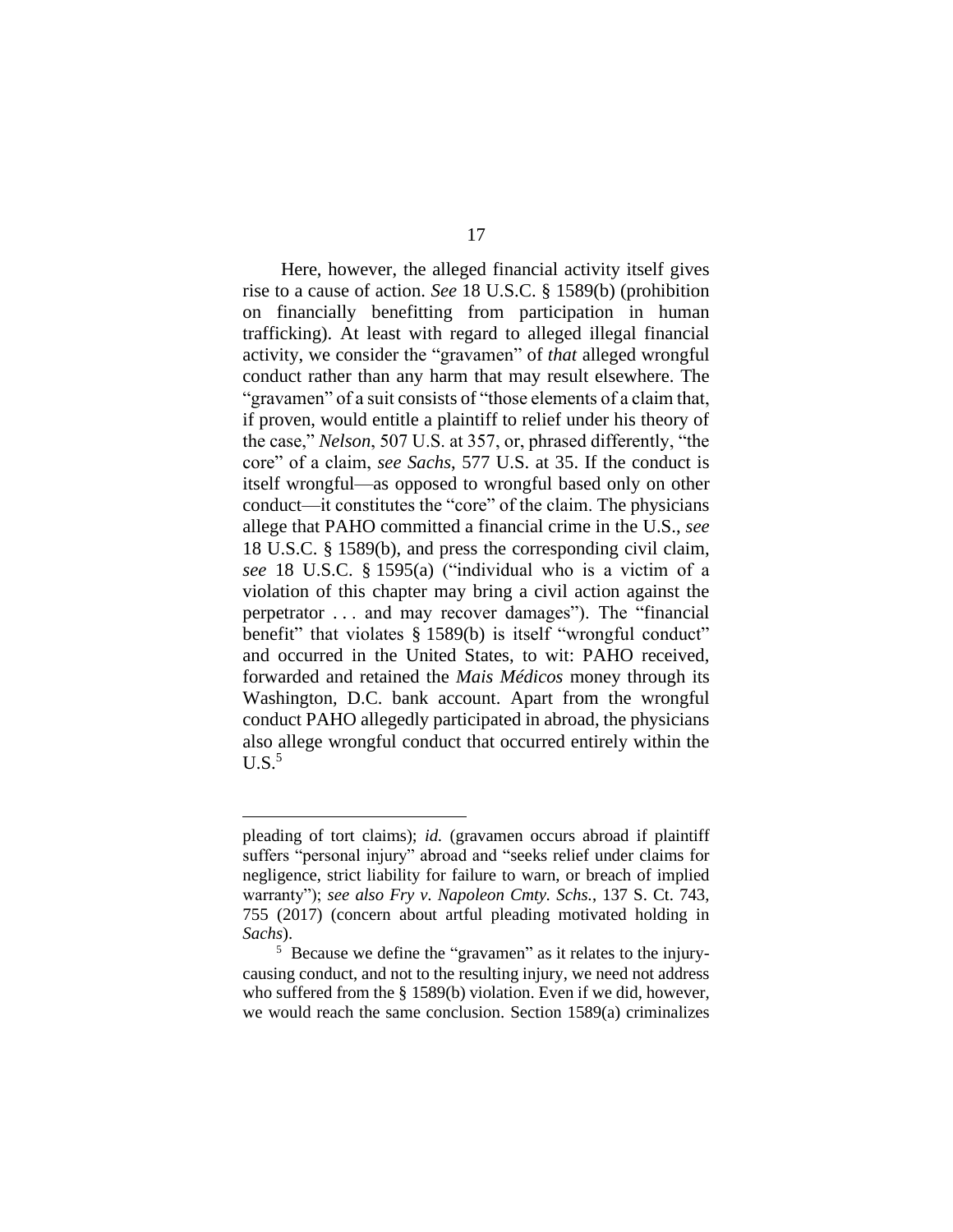Accordingly, we believe that the physicians have sufficiently alleged that PAHO's conduct of "moving money for a fee" constituted "commercial activity carried on in the United States." We emphasize, however, that we hold only that the physicians have made sufficient allegations to survive dismissal; the district court retains the authority to reassess its jurisdiction as the litigation progresses. *Arbaugh v. Y&H Corp.*, 546 U.S. 500, 506 (2006) ("subject-matter jurisdiction . . . may be raised by a party, or by a court on its own initiative, at any stage in the litigation"); *Lujan v. Defs. of Wildlife*, 504 U.S. 555, 561 (1992) (burden of establishing jurisdiction varies "with the manner and degree of evidence required at the successive stages of the litigation").

# B. WHO Constitution Immunity

PAHO also claims immunity under the WHO Constitution. The WHO Constitution provides that it "shall enjoy in the territory of each Member such privileges and immunities as may be necessary for the fulfillment of its objective and for the exercise of its functions." WHO CONST. art.  $67(a)$ . "Such . . . privileges and immunities shall be defined in a separate agreement to be prepared by the Organization in consultation with the Secretary-General of the United Nations

the "provid[ing] or obtain[ing of] labor" through force. Under a § 1589(a) claim, the suffered injury is plainly involuntary servitude. By contrast, § 1589(b)—the TVPA subsection claim *sub judice* criminalizes knowing benefit, financial or otherwise, from participation in a venture that has provided or obtained forced labor. Section 1589(b), like § 1589(a), protects against involuntary servitude. *Cf. Rodriguez*, 502 F. Supp. 3d at 217 (PAHO injured physicians because its financial activity played direct role in harming them). Section 1589(b) also protects commercial entities that decline to benefit from forced labor and may be harmed by competition from products or services garnering implicit subsidies from forced labor.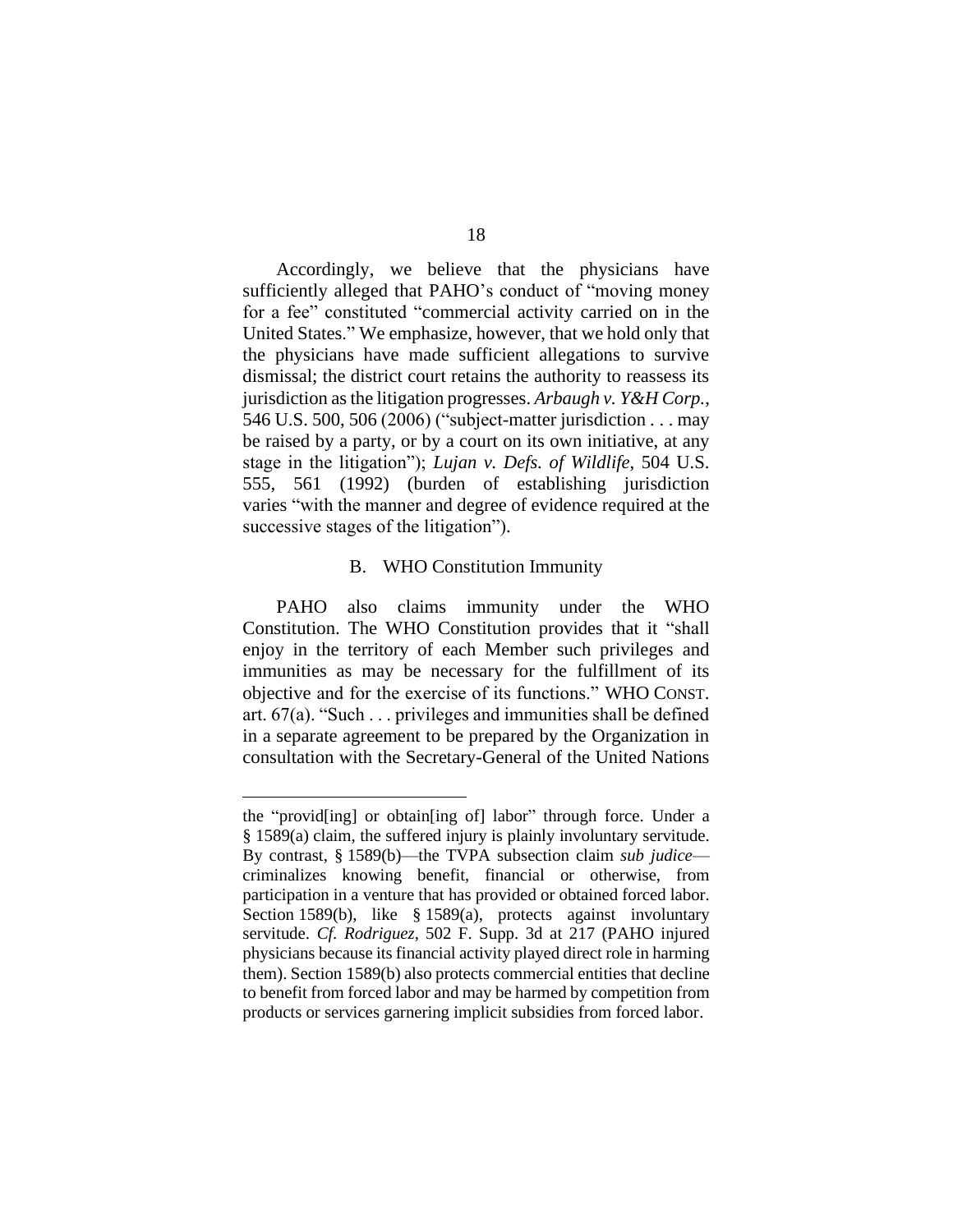and concluded between the Members." *Id.* art. 68. We assume *arguendo* that PAHO, the WHO's Regional Office for the Americas, *Agreement Between the World Health Organization and the Pan American Sanitary Organization*, May 24, 1949, also enjoys the immunity granted to the WHO under the WHO Constitution. We nonetheless reject PAHO's immunity claim because the relevant provision of the WHO Constitution is not self-executing.<sup>6</sup>

Although the Supremacy Clause of the United States Constitution guarantees that "all Treaties . . . shall be the supreme Law of the Land," U.S. CONST. art. VI, cl. 2, the Supreme Court has long recognized the "distinction between treaties that automatically have effect as domestic law, and those that—while they constitute international law commitments—do not by themselves function as binding federal law." *Medellin v. Texas*, 552 U.S. 491, 504 (2008). The court must determine whether a treaty has domestic legal effect—that is, whether the treaty is "self-executing." "When [a treaty's] stipulations are not self-executing, they can only be enforced pursuant to legislation to carry them into effect." *Whitney v. Robertson*, 124 U.S. 190, 194 (1888).

To determine whether a treaty is self-executing, the court must "decide whether a treaty's terms reflect a determination by the President who negotiated it and the Senate that confirmed it that the treaty has domestic effect." *Medellin*, 552 U.S. at 521. "The interpretation of a treaty [is] like the

<sup>6</sup> The physicians make other arguments challenging PAHO's asserted immunity under the WHO Constitution. They argue that the United States did not adopt the WHO Constitution through proper constitutional procedures and that WHO immunity does not extend to PAHO (WHO's regional affiliate). Because we conclude that Article 67(a) of the WHO Constitution is not self-executing, we do not reach these arguments.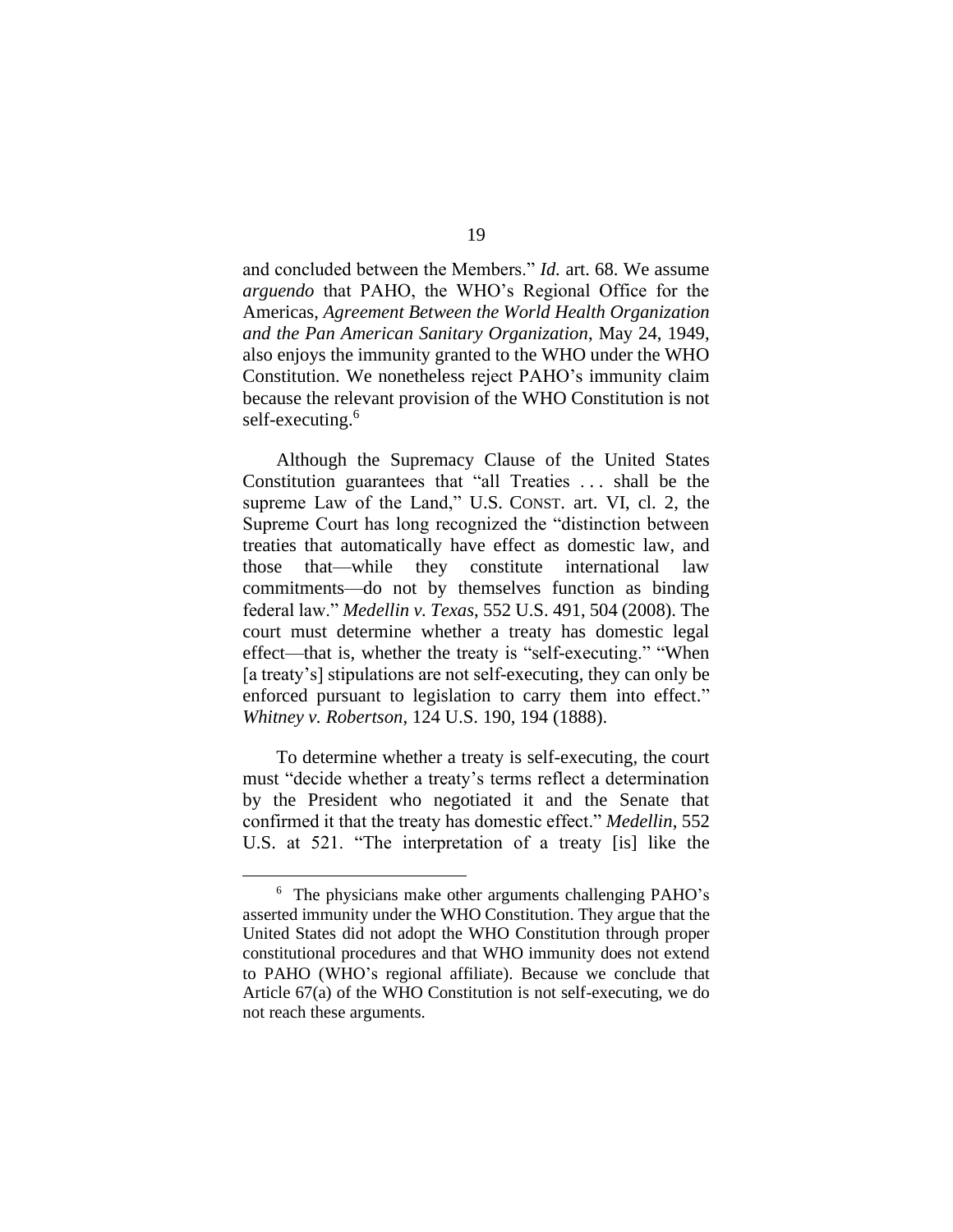interpretation of a statute." *Id.* at 506. We first look to the treaty's text. *Id.* Because a treaty is "an agreement among sovereign powers, we have traditionally [also] considered as aids to its interpretation the negotiating and drafting history *(travaux préparatoires)* and the postratification understanding of the contracting parties." *Zicherman v. Korean Air Lines Co.*, 516 U.S. 217, 226 (1996); *see also Choctaw Nation of Indians v. United States*, 318 U.S. 423, 431 (1943) (courts "look beyond the written words" more often when interpreting treaty than when interpreting contract). Nonetheless, "[t]he clear import of treaty language controls unless application of the words of the treaty according to their obvious meaning effects a result inconsistent with the intent or expectations of its signatories." *United States v. Stuart*, 489 U.S. 353, 365–66 (1989) (quoting *Sumitomo Shoji America, Inc. v. Avagliano,* 457 U.S. 176, 180 (1982)) (internal quotation marks omitted).

As made plain by the language of Articles 67(a) and 68 of the WHO Constitution, Article 67(a) is not self-executing. First, Article 67(a) does not provide an enforceable rule-ofdecision. If a treaty provision does not contain a judicially manageable rule of decision, the provision is ordinarily not self-executing. *See Diggs v. Richardson*, 555 F.2d 848, 851 (D.C. Cir. 1976) (treaty is not self-executing if it does "not provide specific standards"); *cf. Edye v. Robertson*, 112 U.S. 580, 598–99 (1884) ("A treaty, then, is a law of the land as an act of congress is, whenever its provisions prescribe a rule by which the rights of the private citizen or subject may be determined."). Article 67(a) provides that the WHO enjoys "privileges and immunities . . . necessary for the fulfillment of [the WHO's] objective." That standard is far too general to establish a rule of decision.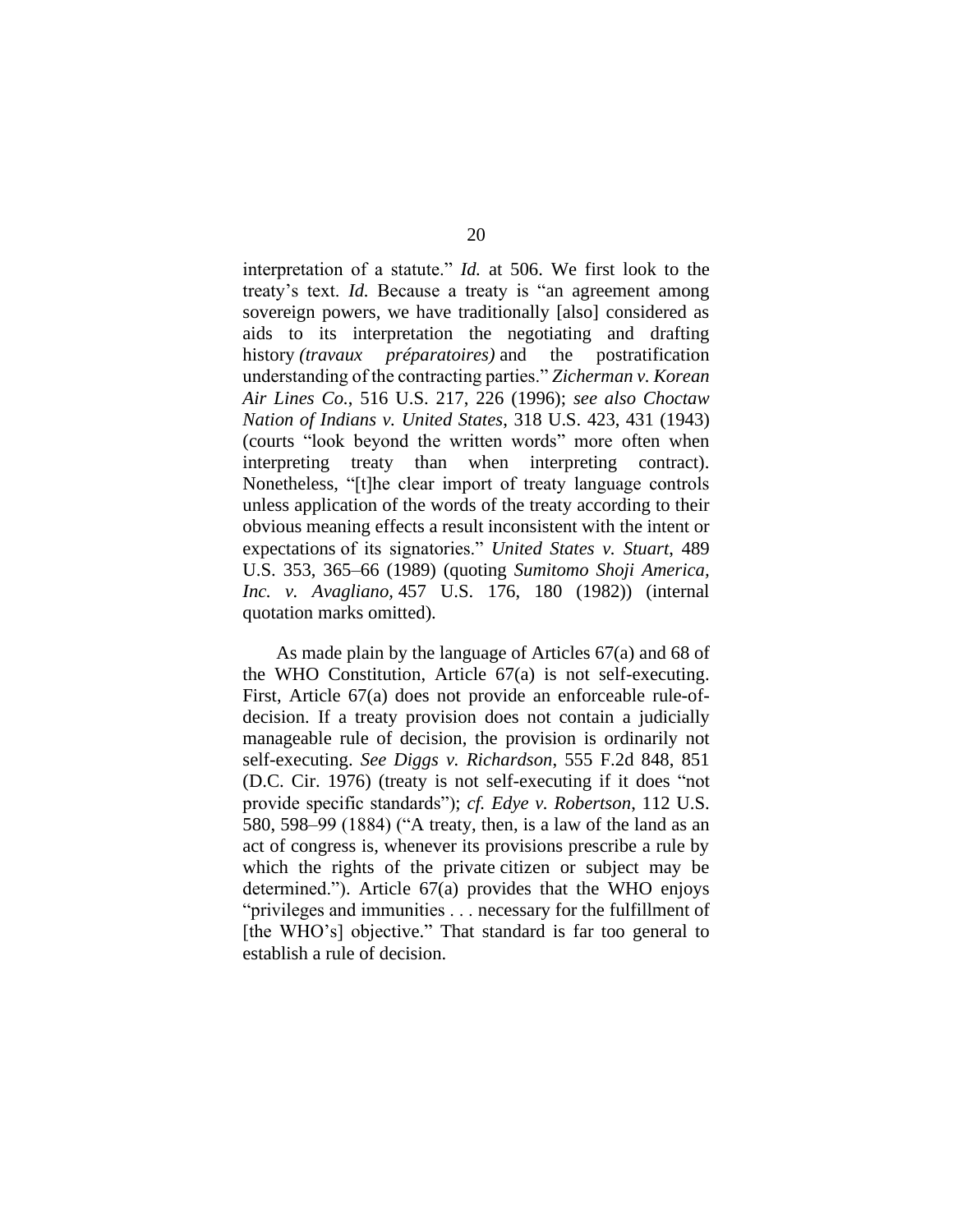Moreover, Article 68 stipulates that the political branches will enforce Article 67(a). *See* WHO CONST. art. 68 (Article 67(a)'s "privileges and immunities shall be defined in a separate agreement to be prepared by the Organization in consultation with the Secretary-General of the United Nations and concluded between the Members"). If treaty language requires a political branch to take future action, courts almost always conclude that the treaty language committed discretion to the political branches and is therefore not self-executing. *See Diggs*, 555 F.2d at 851 (treaty not self-executing if it "call[s] upon governments to take certain action"); *Republic of Marshall Islands v. United States*, 865 F.3d 1187, 1194 (9th Cir. 2017) (treaty provision that "anticipates future action . . . to implement or honor the treaty obligation" is not selfexecuting); *cf. Medellin*, 552 U.S. at 509 ("The U.N. Charter's provision of an express diplomatic—that is, nonjudicial remedy is itself evidence that [International Court of Justice] judgments were not meant to be enforceable in domestic courts."). Article 68 states that Article 67(a)'s "privileges and immunities shall be defined in a separate agreement to be prepared by the Organization in consultation with the Secretary-General of the United Nations and concluded between the Members." The WHO Constitution thereby requires members to conclude an agreement defining the privileges and immunities. By adopting the WHO Constitution, the President and the Congress thereby agreed that another agreement is required to define the WHO's privileges and immunities, relieving the courts of the task of defining them.

In response, PAHO relies on Article 67(a)'s mandatory language. *See* WHO CONST. art. 67(a) (WHO "*shall* enjoy . . . such privileges and immunities as may be necessary for the fulfillment of its objective and for the exercise of its functions") (emphasis added). Indeed, if a treaty provision does not include mandatory language like "shall" or "must," that omission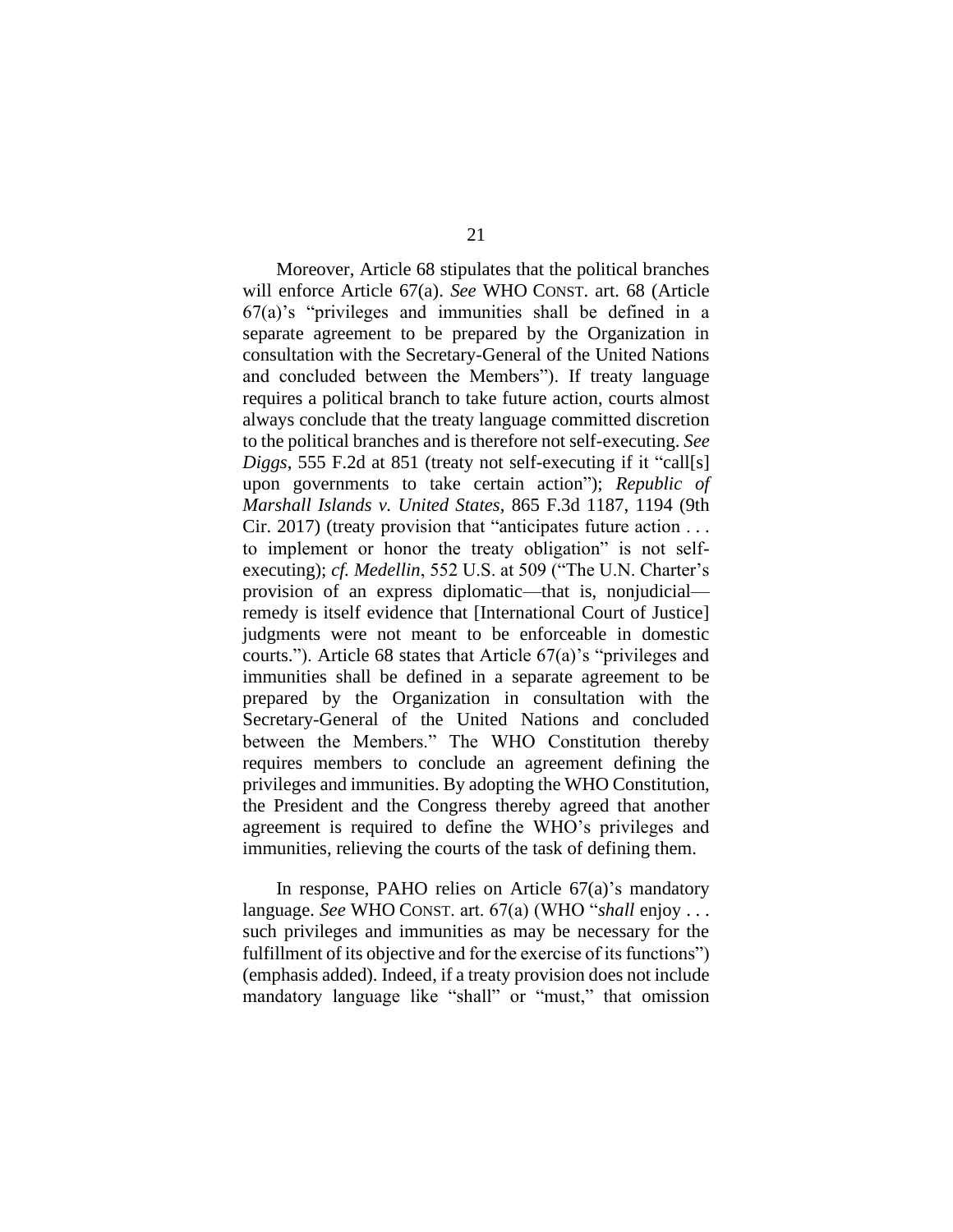usually indicates that the provision is not self-executing. *Medellin*, 552 U.S. at 508. But "even mandatory language may not be conclusive evidence that a provision is self-executing if the context and treaty objectives indicate otherwise." *Doe v. Holder*, 763 F.3d 251, 255 (2d Cir. 2014). In other words, in determining whether a treaty provision is self-executing, mandatory language is required but not necessarily sufficient.

PAHO also asserts that the U.S. has by implication bound itself to the separate treaty that defines the WHO's "privileges and immunities." In 1947, as provided by Article 68, the United Nations General Assembly approved the Convention on the Privileges and Immunities of the Specialized Agencies (CPISA). *See Convention on the Privileges and Immunities of the Specialized Agencies*, 33 U.N.T.S. 261 (1947) (art. I,  $\S 1(i)$ (g) & art. III,  $\S 4$ ). The CPISA grants the WHO immunity from every form of legal process. *Id.* at 264, 266. The United States joined the WHO in 1948, *see Constitution Adopted by the United States of America and Other Governments Respecting a World Health Organization*, June 21, 1948, 62 Stat. 2679, T.I.A.S. No. 1808, one year after the U.N. General Assembly adopted the CPISA. But the United States has never ratified the CPISA.

PAHO contends that the United States "by implication" ratified the CPISA, at least insofar as it defines the "privileges and immunities" of Article 67(a) of the WHO Constitution, when it ratified the WHO Constitution. But the United States did not ratify the CPISA by virtue of the WHO Constitution's provision requiring a subsequent agreement defining "privileges and immunities." Indeed, when the U.S. eventually entered into a corresponding treaty that granted immunity to the U.N.—the Convention on the Privileges and Immunities of the United Nations (CPIUN)—the Senate Report indicates that the political branches had not ratified treaties like the CPISA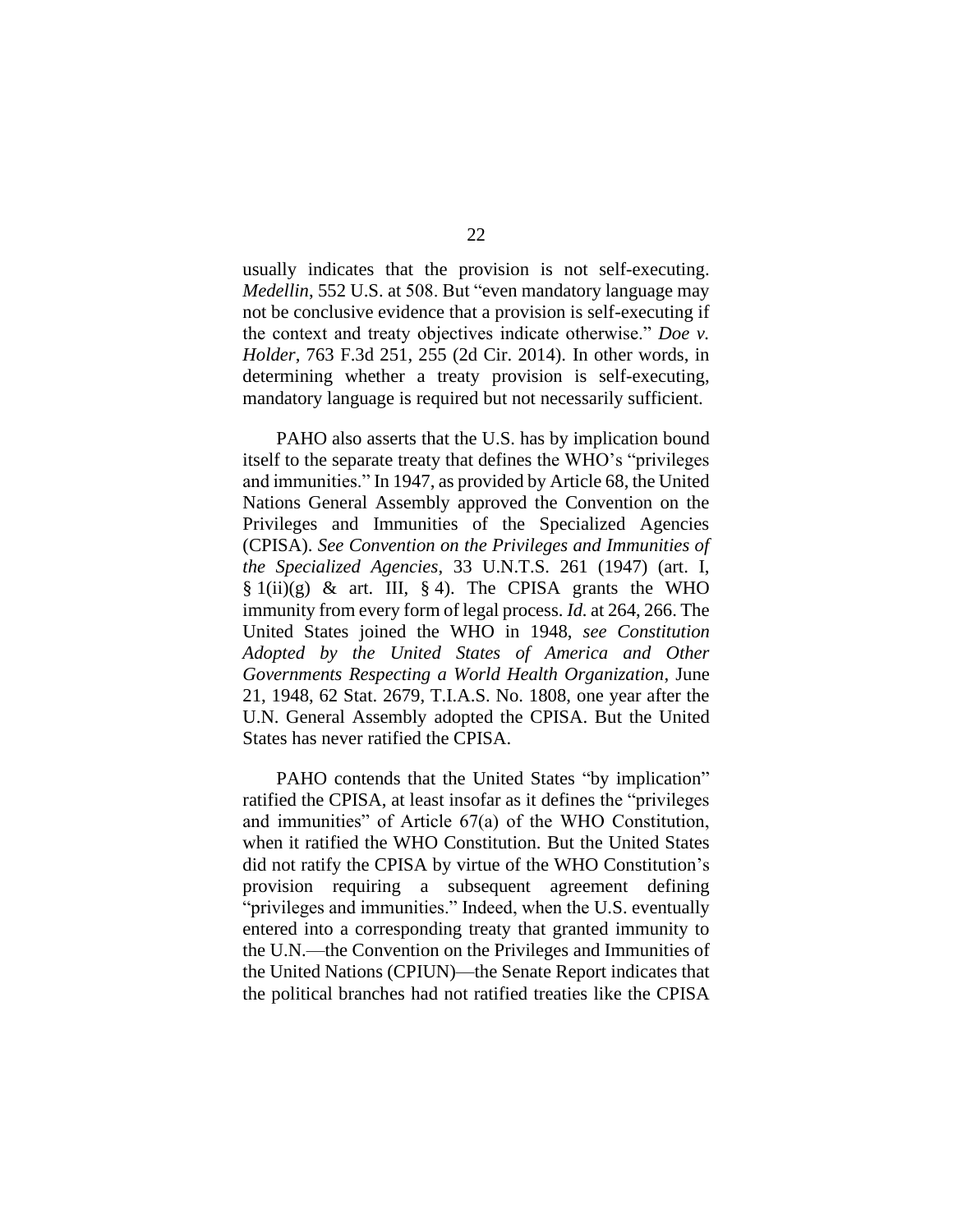because they thought that the IOIA itself provided sufficient immunity to international organizations. S. Exec. Rep. No. 91- 17, p. 1, 8, 11, 14 (1970). Moreover, the political branches thought it necessary to ratify the CPIUN—which expanded IOIA immunity in "minor ways," *id.* at 1—even though Articles 105(1) and 105(3) of the U.N. Charter effectively mirror the WHO Constitution's Article 67(a) and Article 68, respectively.<sup>7</sup>

Finally, we note that the United States has submitted an amicus brief affirming that, in its view, WHO Constitution Article 67(a) is not self-executing. "Respect is ordinarily due the reasonable views of the Executive Branch concerning the meaning of an international treaty." *El Al Israel Airlines, Ltd. v. Tsui Yuan Tseng*, 525 U.S. 155, 168 (1999). The Executive Branch's position reinforces our decision.

For the foregoing reasons, we affirm the district court's judgment denying PAHO's motion to dismiss the 18 U.S.C. § 1589(b) claim and remand for further proceedings consistent with this opinion.

<sup>7</sup>  *Compare* WHO CONST. art. 67(a) (WHO "shall enjoy in the territory of each Member such privileges and immunities as may be necessary for the fulfillment of its objective and for the exercise of its functions") *and* WHO CONST. art. 68 ("Such . . . privileges and immunities shall be defined in a separate agreement to be prepared by the Organization in consultation with the Secretary-General of the United Nations and concluded between the Members.") *with* U.N. CHARTER art. 105(1) ("The Organization shall enjoy in the territory of each of its Members such privileges and immunities as are necessary for the fulfillment of its purposes.") *and* U.N. CHARTER art. 105(3) ("The General Assembly may make recommendations with a view to determining the details of the application of paragraphs 1 . . . of this Article or may propose conventions to the Members of the United Nations for this purpose.").